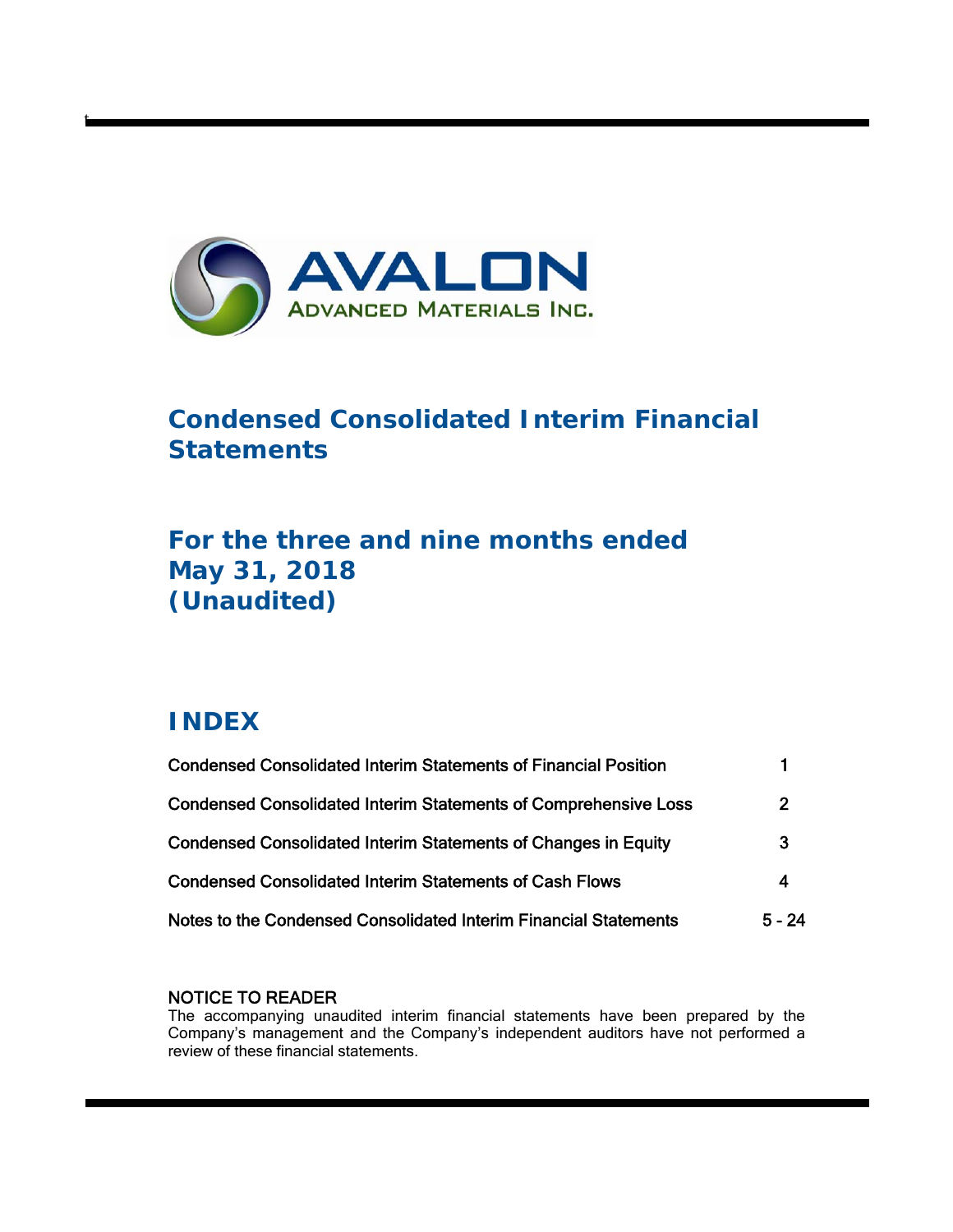# **Condensed Consolidated Interim Statements of Financial Position (expressed in Canadian Dollars) (unaudited)**

|                                                                                                                                                                                                                                  | May 31,<br>2018                                                                                         | August 31,<br>2017                                                                                      |  |
|----------------------------------------------------------------------------------------------------------------------------------------------------------------------------------------------------------------------------------|---------------------------------------------------------------------------------------------------------|---------------------------------------------------------------------------------------------------------|--|
| <b>Assets</b>                                                                                                                                                                                                                    |                                                                                                         |                                                                                                         |  |
| <b>Current Assets</b><br>Cash and cash equivalents<br>Other receivables<br>Prepaid expenses and deposits                                                                                                                         | \$<br>327,191<br>130,416<br>101,885<br>559,492                                                          | \$<br>1,073,574<br>117,718<br>176,189<br>1,367,481                                                      |  |
| <b>Non-Current Assets</b><br>Exploration and evaluation assets (note 5)<br>Property, plant and equipment (note 6)                                                                                                                | 16,386,419<br>104,396,373<br>120,782,792                                                                | 14,861,032<br>104,207,866<br>119,068,898                                                                |  |
|                                                                                                                                                                                                                                  | \$<br>121,342,284                                                                                       | \$<br>120,436,379                                                                                       |  |
| <b>Liabilities</b>                                                                                                                                                                                                               |                                                                                                         |                                                                                                         |  |
| <b>Current Liabilities</b><br>Accounts payable<br><b>Accrued liabilities</b><br>Deferred flow-through share premium (note 7)                                                                                                     | \$<br>439,669<br>377,346<br>18,095<br>835,110                                                           | \$<br>399,220<br>412,149<br>49,467<br>860,836                                                           |  |
| <b>Non-Current Liabilities</b><br>Convertible redeemable preferred shares (note 8)<br>Derivative liabilities (note 9)<br>Site closure and reclamation provisions                                                                 | 3,177,563<br>188,117<br>303,600<br>3,669,280                                                            | 2,646,000<br>314,833<br>303,600<br>3,264,433                                                            |  |
|                                                                                                                                                                                                                                  | 4,504,390                                                                                               | 4,125,269                                                                                               |  |
| <b>Shareholders' Equity</b><br>Share Capital (note 10b)<br>Reserve for Warrants (note 10c)<br>Reserve for Share Based Payments (note 10d)<br>Reserve for Brokers' Compensation Warrants (note 10e)<br><b>Accumulated Deficit</b> | \$<br>172,414,960<br>4,292,998<br>17,087,638<br>286,000<br>(77, 243, 702)<br>116,837,894<br>121,342,284 | \$<br>169,593,205<br>4,258,213<br>16,955,411<br>294,166<br>(74, 789, 885)<br>116,311,110<br>120,436,379 |  |
| Approved on behalf of the Board                                                                                                                                                                                                  |                                                                                                         |                                                                                                         |  |
|                                                                                                                                                                                                                                  |                                                                                                         |                                                                                                         |  |

"Donald S. Bubar", Director

"Brian MacEachen" , Director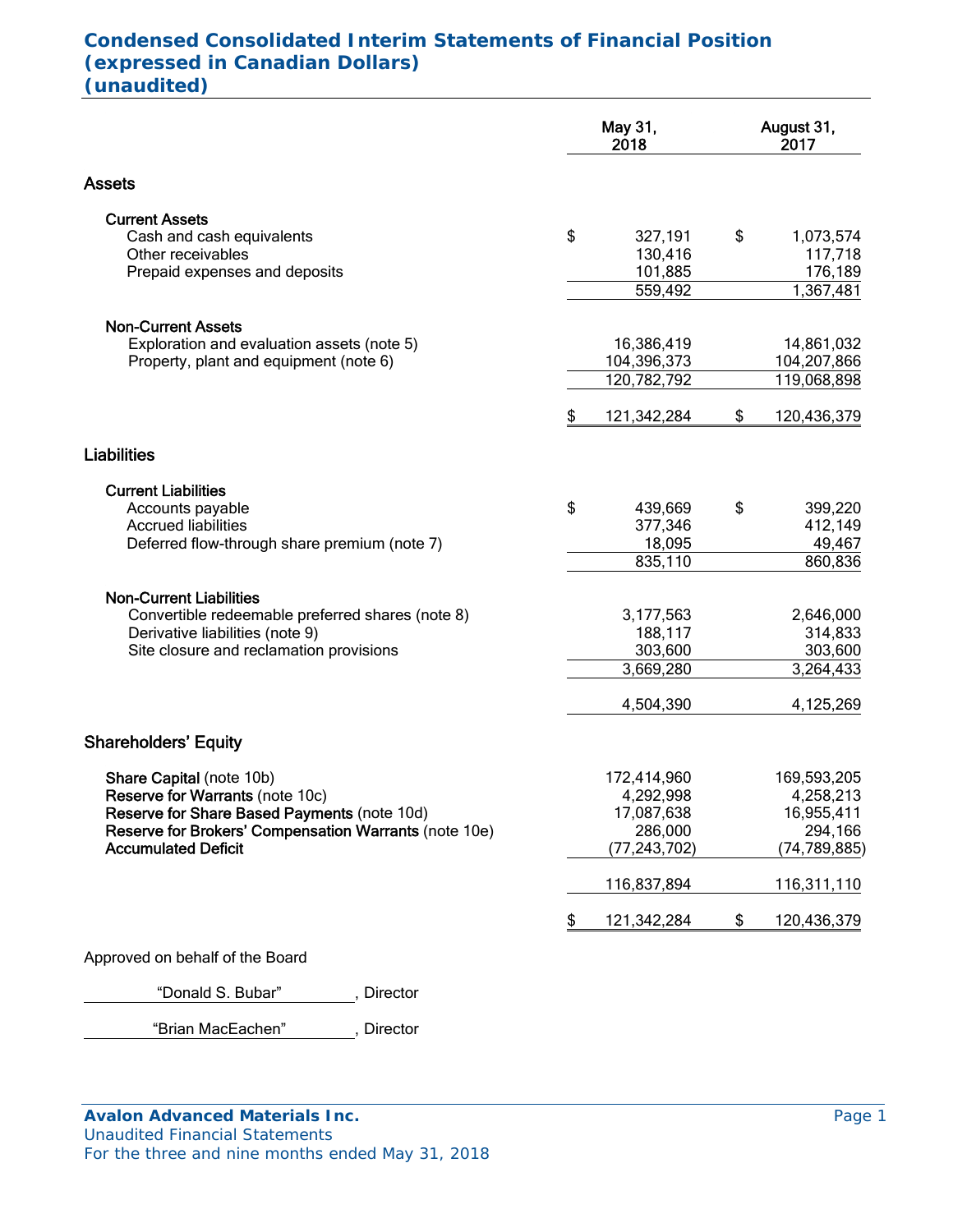# **Condensed Consolidated Interim Statements of Comprehensive Loss (expressed in Canadian Dollars, except number of shares) (unaudited)**

|                                                                                                                                                                          | <b>Three Months Ended</b> |                                 |                 | <b>Nine Months Ended</b>          |    |                                      |    |                                      |
|--------------------------------------------------------------------------------------------------------------------------------------------------------------------------|---------------------------|---------------------------------|-----------------|-----------------------------------|----|--------------------------------------|----|--------------------------------------|
|                                                                                                                                                                          |                           | May 31,<br>2018                 | May 31,<br>2017 |                                   |    | May 31,<br>2018                      |    | May 31,<br>2017                      |
| Revenue                                                                                                                                                                  |                           |                                 |                 |                                   |    |                                      |    |                                      |
| Interest                                                                                                                                                                 | \$                        | 20,204                          | S               | 7,088                             | \$ | 47,437                               | \$ | 12,131                               |
| <b>Expenses</b>                                                                                                                                                          |                           |                                 |                 |                                   |    |                                      |    |                                      |
| Corporate and administrative (note 11)<br>Impairment loss on exploration and evaluation                                                                                  |                           | 733,103                         |                 | 768,305                           |    | 2,076,600                            |    | 2,208,794<br>3,030                   |
| assets<br>General exploration<br>Depreciation<br>Share based compensation (note 10d)<br>Foreign exchange loss (gain)                                                     |                           | 2,118<br>4,365<br>34,014<br>918 |                 | 9,493<br>5,026<br>52,325<br>4,884 |    | 16,123<br>13,194<br>112,462<br>3,507 |    | 22,106<br>30,118<br>140,174<br>5,279 |
| Financing transaction costs (note 8)<br>Increase in fair value of convertible redeemable<br>preferred shares (note 8)<br>Increase (decrease) in fair value of derivative |                           | 165,375                         |                 | 681,023                           |    | 467,565<br>397,688                   |    | 681,023                              |
| liabilities (note 9)                                                                                                                                                     |                           | (157, 395)                      |                 | (85,097)                          |    | (410, 241)                           |    | (253, 253)                           |
|                                                                                                                                                                          |                           | 782,498                         |                 | 1,435,959                         |    | 2,676,898                            |    | 2,837,271                            |
| Net Loss before Income Taxes                                                                                                                                             |                           | (762, 294)                      |                 | (1,428,871)                       |    | (2,629,461)                          |    | (2,825,140)                          |
| <b>Deferred Income Tax Recoveries</b>                                                                                                                                    |                           | 79,363                          |                 | 116,001                           |    | 175,644                              |    | 303,435                              |
| <b>Net Loss and Total Comprehensive Loss</b><br>for the period                                                                                                           | \$                        | (682, 931)                      | S.              | (1,312,870)                       | \$ | (2,453,817)                          |    | (2,521,705)                          |
| Loss per Share - Basic and Diluted                                                                                                                                       | \$                        | (0.003)                         |                 | (0.007)                           |    | (0.012)                              | \$ | (0.014)                              |
| <b>Weighted Average Number of Common Shares</b><br><b>Outstanding, Basic and Diluted</b>                                                                                 |                           | 217,837,863                     |                 | 189,339,225                       |    | 210,547,210                          |    | 186,061,343                          |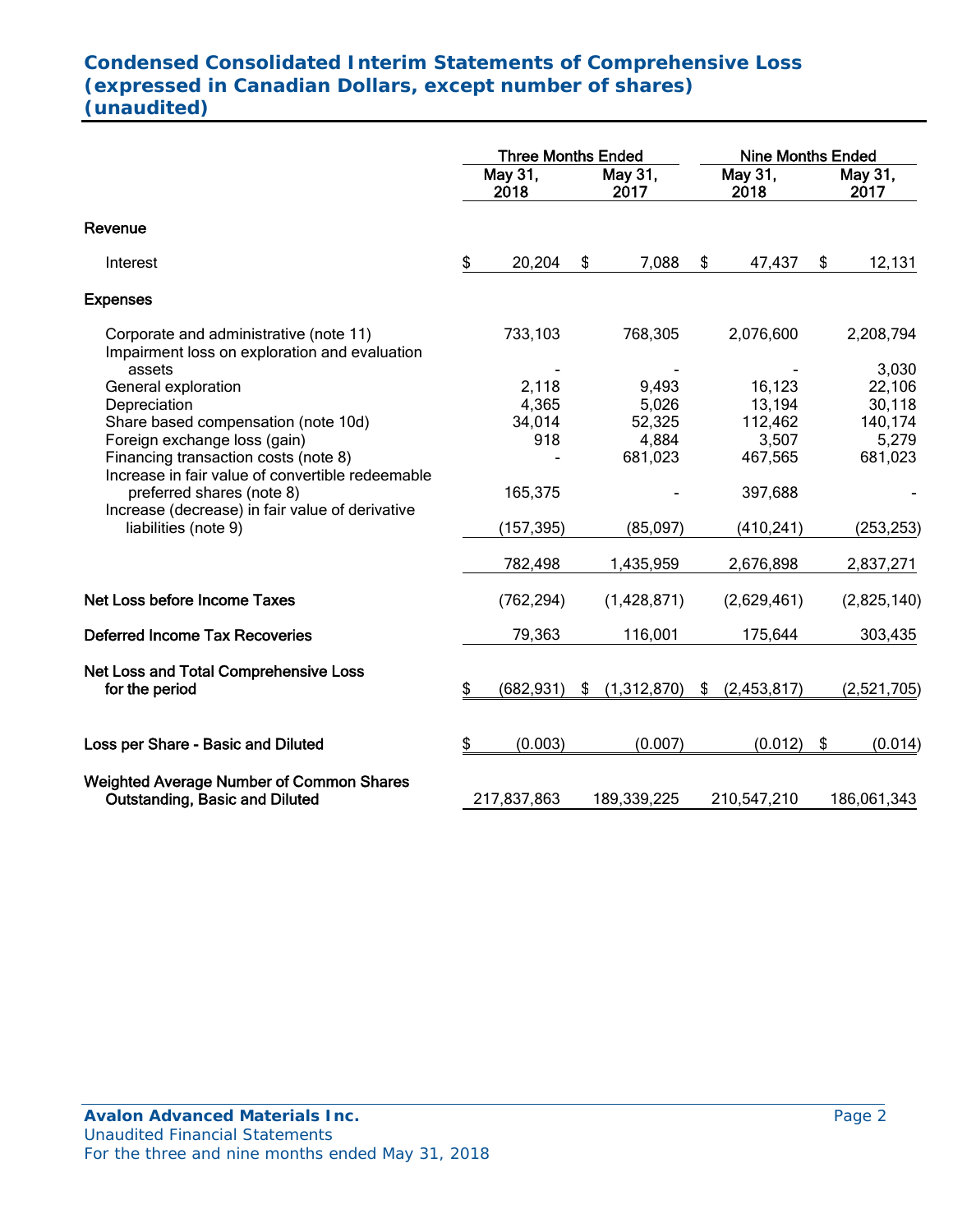# **Condensed Consolidated Interim Statements of Changes in Equity (expressed in Canadian Dollars, except number of shares) (unaudited)**

|                                                                                            |                            | <b>Share Capital</b> |                 | <b>Reserves</b>                       |                                             |           |                               |                         |
|--------------------------------------------------------------------------------------------|----------------------------|----------------------|-----------------|---------------------------------------|---------------------------------------------|-----------|-------------------------------|-------------------------|
|                                                                                            | Number of<br><b>Shares</b> | Amount               | <b>Warrants</b> | <b>Share Based</b><br><b>Payments</b> | <b>Brokers'</b><br>Compensation<br>Warrants |           | Accumulated<br><b>Deficit</b> | <b>Total</b>            |
| Balance at September 1, 2016                                                               | 179,524,206                | \$167,181,354        | \$<br>4,313,701 | \$16,700,417                          | \$                                          | 254,112   | \$<br>(71, 432, 564)          | \$117,017,020           |
| Equity offerings                                                                           | 7,045,454                  | 1,168,182            |                 |                                       |                                             |           |                               | 1,168,182               |
| Issued for other considerations                                                            | 500,000                    | 92,500               |                 |                                       |                                             |           |                               | 92,500                  |
| <b>Exercise of warrants</b>                                                                | 2,275,000                  | 341,250              |                 |                                       |                                             |           |                               | 341,250                 |
| Reserve transferred on exercise of warrants                                                |                            | 55,488               | (55, 488)       |                                       |                                             |           |                               |                         |
| Compensation warrants issued on equity offerings                                           |                            |                      |                 |                                       |                                             | 21,936    |                               | 21,936                  |
| Share based compensation                                                                   |                            |                      |                 | 202,881                               |                                             |           |                               | 202,881                 |
| Share issuance costs - cash                                                                |                            | (109, 218)           |                 |                                       |                                             |           |                               | (109, 218)              |
| Share issuance costs - compensation warrants issued                                        |                            | (21, 936)            |                 |                                       |                                             |           |                               | (21, 936)               |
| Net loss for the nine month period                                                         |                            |                      |                 |                                       |                                             |           | (2,521,705)                   | (2,521,705)             |
| Balance at May 31, 2017                                                                    | 189,344,660                | \$168,707,620        | \$<br>4,258,213 | \$<br>16,903,298                      | \$                                          | 276,048   | \$<br>(73, 954, 269)          | \$116,190,910           |
| Equity offerings                                                                           | 6,500,000                  | 896,000              |                 |                                       |                                             |           |                               | 896,000                 |
| Conversion of redeemable preferred shares                                                  | 890,861                    | 110,250              |                 |                                       |                                             |           |                               | 110,250                 |
| Compensation warrants issued on equity offerings                                           |                            |                      |                 |                                       |                                             | 18,118    |                               | 18,118                  |
| Share based compensation                                                                   |                            |                      |                 | 52,113                                |                                             |           |                               | 52,113                  |
| Share issuance costs - cash                                                                |                            | (102, 547)           |                 |                                       |                                             |           |                               | (102, 547)              |
| Share issuance costs - compensation warrants issued<br>Net loss for the three month period |                            | (18, 118)            |                 |                                       |                                             |           | (835, 616)                    | (18, 118)<br>(835, 616) |
| Balance at August 31, 2017                                                                 | 196,735,521                | \$169,593,205        | \$<br>4,258,213 | \$<br>16,955,411                      | \$                                          | 294,166   | $$$ (74,789,885)              | \$116,311,110           |
| Equity offerings                                                                           | 11,752,400                 | 1,401,426            | 38,400          |                                       |                                             |           |                               | 1,439,826               |
| Conversion of redeemable preferred shares                                                  | 12,806,718                 | 1,441,125            |                 |                                       |                                             |           |                               | 1,441,125               |
| Exercise of options                                                                        | 50,000                     | 5,500                |                 |                                       |                                             |           |                               | 5,500                   |
| Reserve transferred on exercise of options                                                 |                            | 2,137                |                 | (2, 137)                              |                                             |           |                               |                         |
| Exercise of compensation warrants                                                          | 300,0000                   | 33,000               |                 |                                       |                                             |           |                               | 33,000                  |
| Reserve transferred on exercise of compensation warrants                                   |                            | 26,671               |                 |                                       |                                             | (26, 671) |                               |                         |
| Compensation warrants issued on equity offerings                                           |                            |                      |                 |                                       |                                             | 18,505    |                               | 18,505                  |
| Share based compensation                                                                   |                            |                      |                 | 134,364                               |                                             |           |                               | 134,364                 |
| Share issuance costs - cash                                                                |                            | (70, 534)            | (2,680)         |                                       |                                             |           |                               | (73, 214)               |
| Share issuance costs - compensation warrants issued                                        |                            | (17, 570)            | (935)           |                                       |                                             |           |                               | (18, 505)               |
| Net loss for the nine month period                                                         |                            |                      |                 |                                       |                                             |           | (2,453,817)                   | (2,453,817)             |
| Balance at May 31, 2018                                                                    | 221,644,639                | \$172,414,960        | \$<br>4,292,998 | \$<br>17,087,638                      | \$                                          | 286,000   | (77, 243, 702)<br>\$          | \$116,837,894           |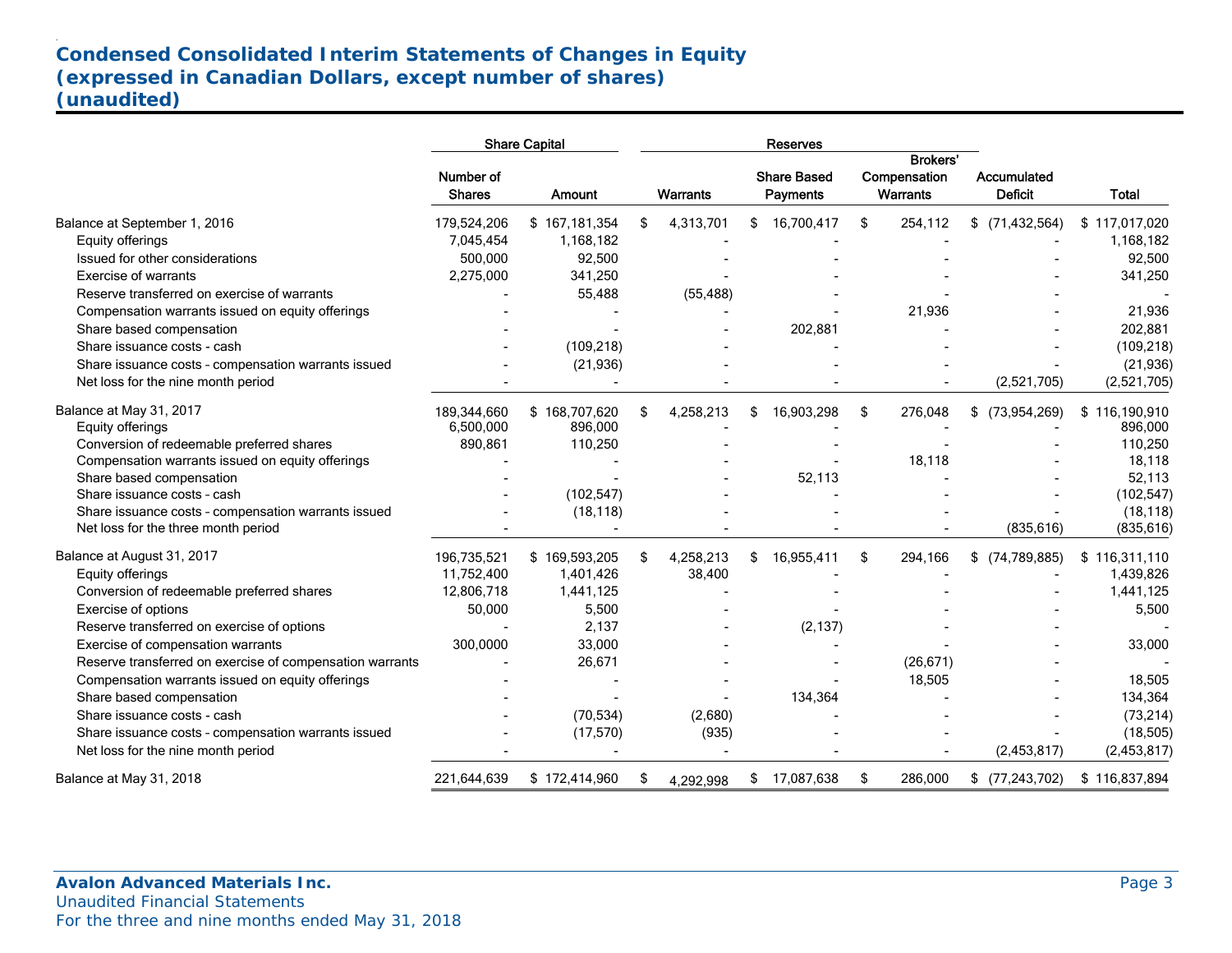# **Condensed Consolidated Interim Statements of Cash Flows (expressed in Canadian Dollars) (unaudited)**

.

|                                                                                                                                                                  | <b>Three Months Ended</b> |                                    |    |                                  | <b>Nine Months Ended</b> |                                     |     |                                     |
|------------------------------------------------------------------------------------------------------------------------------------------------------------------|---------------------------|------------------------------------|----|----------------------------------|--------------------------|-------------------------------------|-----|-------------------------------------|
|                                                                                                                                                                  |                           | May 31,<br>2018                    |    | May 31,<br>2017                  |                          | May 31,<br>2018                     |     | May 31,<br>2017                     |
| <b>Operating Activities</b>                                                                                                                                      |                           |                                    |    |                                  |                          |                                     |     |                                     |
| Cash paid to employees<br>Cash paid to suppliers<br>Interest received                                                                                            | \$                        | (329, 046)<br>(262, 745)<br>20,204 | \$ | (428, 756)<br>(342,063)<br>7,088 | \$                       | (1,096,234)<br>(910, 610)<br>47,437 | -\$ | (1,215,407)<br>(865, 781)<br>12,131 |
| Cash Used by Operating Activities                                                                                                                                |                           | (571, 587)                         |    | (763, 731)                       |                          | (1,959,407)                         |     | (2,069,057)                         |
| <b>Financing Activities</b>                                                                                                                                      |                           |                                    |    |                                  |                          |                                     |     |                                     |
| Net proceeds from equity offerings<br>Net proceeds from issuance of preferred shares<br>Proceeds from exercise of warrants<br>Proceeds from exercise of brokers' |                           |                                    |    | 2,291,191                        |                          | 1,463,501<br>1,390,960              |     | 1,265,782<br>2,260,153<br>341,250   |
| compensation warrants<br>Proceeds from exercise of stock options                                                                                                 |                           |                                    |    |                                  |                          | 33,000<br>5,500                     |     |                                     |
| Cash Provided by Financing Activities                                                                                                                            |                           |                                    |    | 2,291,191                        |                          | 2,892,961                           |     | 3,867,185                           |
| <b>Investing Activities</b>                                                                                                                                      |                           |                                    |    |                                  |                          |                                     |     |                                     |
| Exploration and evaluation assets<br>Property, plant and equipment                                                                                               |                           | (519, 103)<br>(67, 413)            |    | (570, 242)<br>(73, 037)          |                          | (1,509,391)<br>(167, 039)           |     | (1,604,276)<br>(116, 145)           |
| Cash Used by Investing Activities                                                                                                                                |                           | (586, 516)                         |    | (643, 279)                       |                          | (1,676,430)                         |     | (1,720,421)                         |
| <b>Change in Cash and Cash Equivalents</b>                                                                                                                       |                           | (1, 158, 103)                      |    | 884,181                          |                          | (742, 876)                          |     | 77,707                              |
| <b>Foreign Exchange Effect on Cash</b>                                                                                                                           |                           | (918)                              |    | (4,884)                          |                          | (3,507)                             |     | (5,279)                             |
| Cash and Cash Equivalents - beginning of period                                                                                                                  |                           | 1,486,212                          |    | 553,618                          |                          | 1,073,574                           |     | 1,360,487                           |
| Cash and Cash Equivalents - end of period                                                                                                                        | \$                        | 327,191                            | \$ | 1,432,915                        | S                        | 327,191                             | S   | 1,432,915                           |

Supplemental Cash Flow Information (note 14)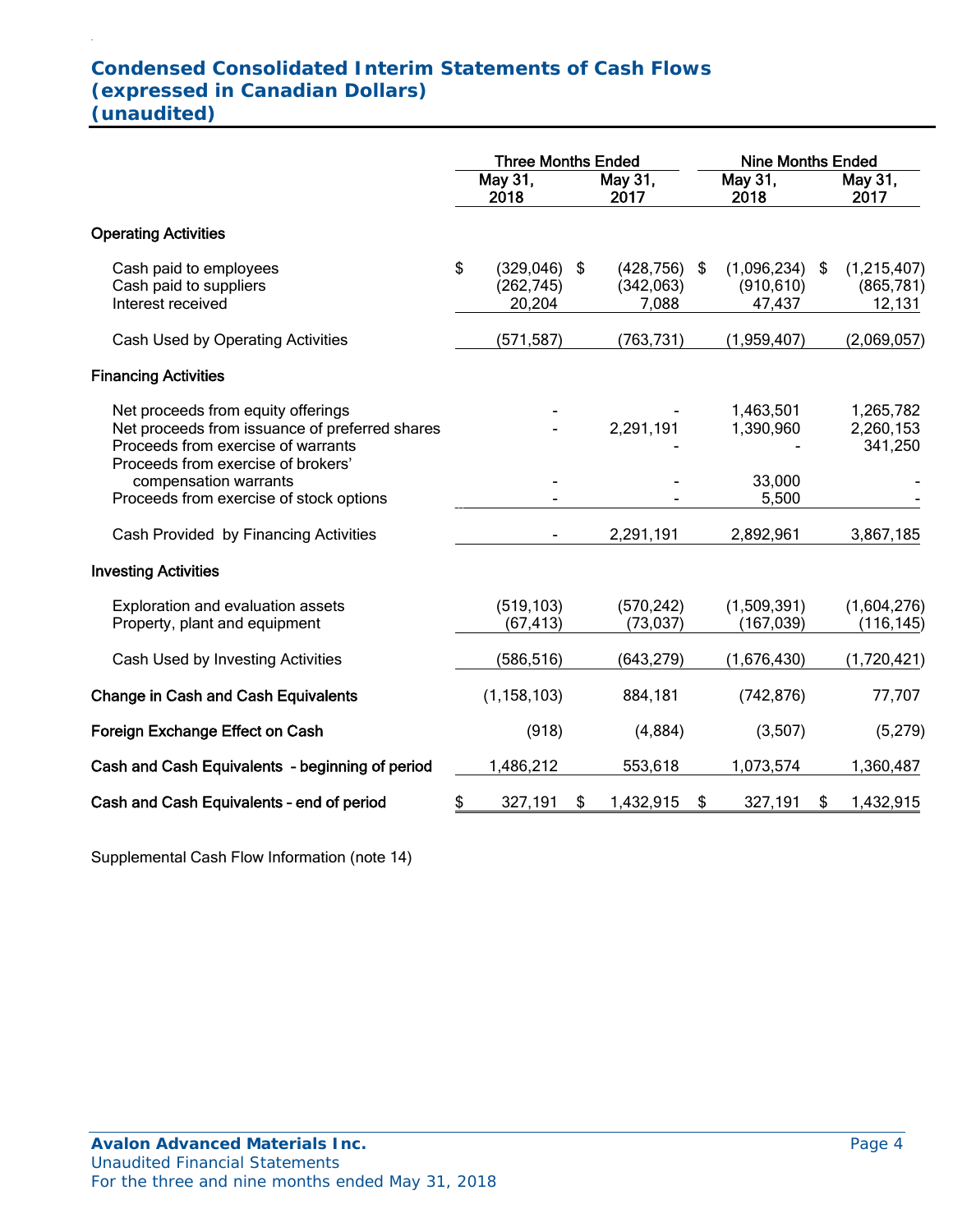### **1. Nature of Operations**

Avalon Advanced Materials Inc. ("Avalon") is a publicly listed company incorporated in Canada and continued under the *Canada Business Corporations Act*. Avalon's common shares are listed on the Toronto Stock Exchange (the "TSX") (TSX: AVL), on the OTCQX® Best Market (OTCQX: AVLNF), and the Frankfurt Stock Exchange in Germany.

The registered address, principal address and records office of Avalon is located at 130 Adelaide Street West, Suite 1901, Toronto, Ontario, Canada, M5H 3P5.

Avalon, together with its subsidiaries (collectively, the "Company") is principally engaged in the acquisition, exploration, evaluation and development of specialty metal and mineral properties, located principally in Canada. To date, the Company has not earned any significant revenues.

The realization of amounts shown for its development asset – the Nechalacho Rare Earth Elements Project (the "Nechalacho REE Project") and its exploration and evaluation assets is dependent upon the discovery of economically recoverable reserves (where not already identified), the ability of the Company to obtain the necessary financing to develop these assets, and future profitable production or proceeds of disposition from these assets.

These unaudited condensed consolidated interim financial statements have been prepared in accordance with International Financial Reporting Standards ("IFRS") as issued by the International Accounting Standards Board ("IASB") applicable to a going concern, which assumes the Company will continue to meet its obligations and discharge its liabilities in the normal course of business for the foreseeable future. Different bases of measurement may be appropriate when a company is not expected to continue operations for the foreseeable future. The Company is in the exploration and development stage and raises funds in the equity markets to conduct its business activities. The Company has incurred losses in the current and prior periods, with a net loss of \$2,453,817 for the nine months ended May 31, 2018 (the "Period") and an accumulated deficit of \$77,243,702 as at May 31, 2018. The Company's cash and cash equivalents balance at May 31, 2018 was \$327,191, working capital deficit was \$275,618. Excluding the deferred flow-through share premium of \$18,095, the Company's adjusted working capital deficit as at May 31, 2018 was \$257,523 (calculated by adding back the deferred flow-through share premium of \$18,095 to the working capital deficit of \$275,618).

Given the continuation of weak investor sentiment and capital market conditions in the junior resource sector, there exists an uncertainty as to the Company's ability to raise additional funds on favorable terms. This condition indicates the existence of a material uncertainty that raises substantial doubt about the Company's ability to continue as a going concern. As at May 31, 2018, the Company is required to incur additional Canadian exploration expenses ("CEE") of \$87,461 by December 31, 2018. This amount represents the remaining balance of the required expenditures resulting from the private placement completed in December 2017. The Company's expenditures on other discretionary exploration and development activities have some scope for flexibility in terms of amount and timing, which can be adjusted accordingly. Management intends to finance these expenditures over the next twelve months with funds currently on hand and through planned equity financings. As further described in Note 15 - Events after the Reporting Period, subsequent to the quarter ended May 31, 2018 (the "Quarter"), the Company completed two private placement financings and issued 150 Series C Preferred Shares at \$5,000 per Series C Preferred Shares, 2,400,000 non-flow-through units at \$0.10 per unit (the "NFT Unit") and 3,500,000 flowthrough units at \$0.10 per unit (the "FT Unit") for total gross proceeds of \$1,340,000. The Company is required to incur CEE of \$350,000 by December 31, 2019 (in addition to the CEE requirement of \$87,461 noted above).

These unaudited condensed consolidated interim financial statements do not reflect the adjustments to the carrying values of assets and liabilities and the reported expenses and statement of financial position classifications that would be necessary should the going concern assumption be inappropriate, and those adjustments could be material.

These unaudited condensed consolidated interim financial statements have been reviewed and approved by the Company's Audit Committee and the Board of Directors on July 10, 2018.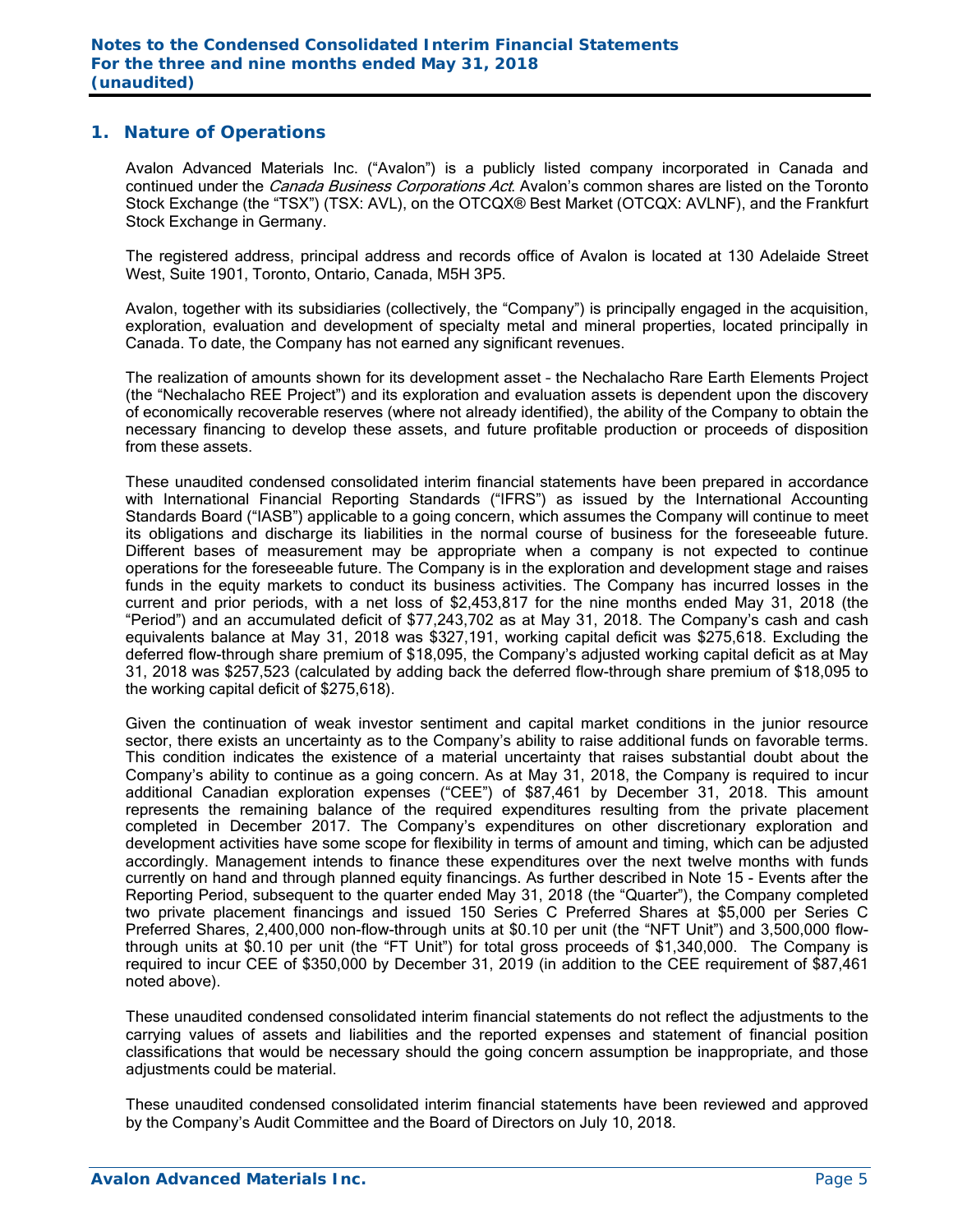### **2. Basis of Presentation**

#### *a) Statement of Compliance and Basis of Presentation*

These unaudited condensed consolidated interim financial statements, including comparatives, have been prepared in accordance with International Accounting Standards ("IAS") 34 Interim Financial Reporting, as issued by IASB.

These unaudited condensed consolidated interim financial statements do not contain all disclosures required by IFRS and accordingly should be read in conjunction with the Company's consolidated annual financial statements for the year ended August 31, 2017.

These unaudited condensed consolidated interim financial statements have been prepared on a going concern basis using the historical cost basis, except for certain financial instruments which are measured at fair value in accordance with the policies disclosed in Note 3 of the Company's consolidated annual financial statements for the year ended August 31, 2017.

#### *b) Basis of Consolidation*

These unaudited condensed consolidated interim financial statements include the accounts of the Company and the entities controlled by the Company. Control exists when the Company is exposed, or has rights, to variable returns from its involvement with the investee and has the ability to affect those returns through its power over the investee. The financial statements of subsidiaries are included in the consolidated financial statements from the date that control commences until the date that control ceases.

These unaudited condensed consolidated interim financial statements include the accounts of Avalon and its wholly-owned subsidiaries, 8110131 Canada Inc., Nolava Minerals Inc. ("Nolava"), and Avalon Rare Metals Ltd. ("ARML"). Nolava and ARML are incorporated in the United States of America ("USA").

ARML has not carried on any significant operations since its inception. During the year ended August 31, 2012, 8110131 Canada Inc. acquired certain net smelter returns ("NSR") royalty interests in the Company's properties which were held by third parties. Nolava had held certain mining claims in Utah, USA and had conducted exploration work on those mining claims during fiscal year 2011 to fiscal year 2014. All intercompany transactions and balances have been eliminated on consolidation of the accounts.

### **3. Significant Accounting Policies**

These unaudited condensed consolidated interim financial statements have been prepared using the same accounting policies, significant accounting judgments and estimates, and methods of computation as the annual consolidated financial statements of the Company as at and for the year ended August 31, 2017, as described in Note 3 of those financial statements.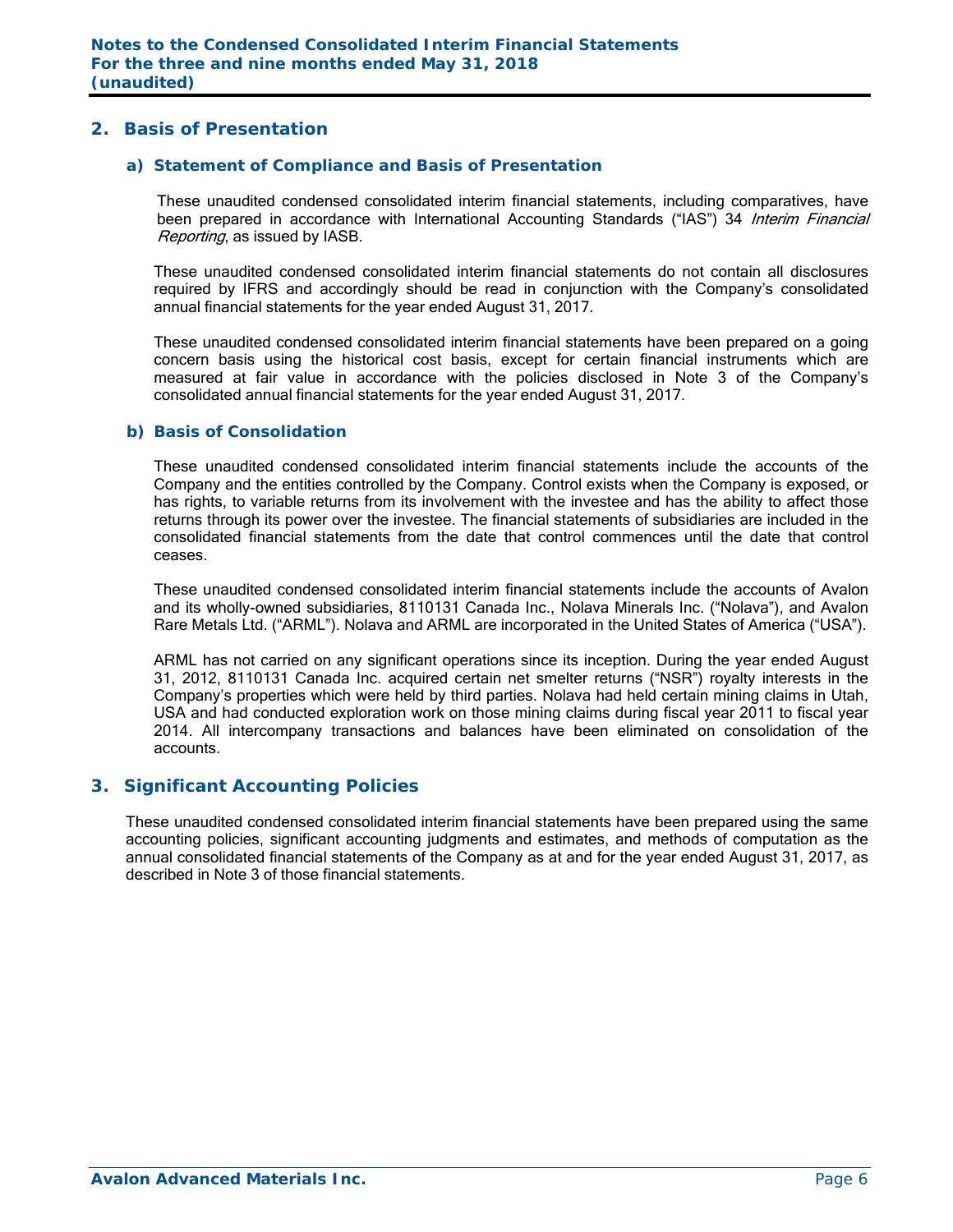# **4. Recent Accounting Pronouncements**

The following pronouncements are issued but not yet effective:

#### *a) IFRS 9, Financial Instruments*

IFRS 9, Financial instruments ("IFRS 9") was issued by the IASB in July 2014 and will replace IAS 39, Financial Instruments: recognition and measurement ("IAS 39"). IFRS 9 utilizes a single approach to determine whether a financial asset is measured at amortized cost or fair value and a new mixed measurement model for debt instruments having only two categories: amortized cost and fair value. The approach in IFRS 9 is based on how an entity manages its financial instruments in the context of its business model and the contractual cash flow characteristics of the financial assets. Final amendments released in July 2014 also introduce a new expected loss impairment model and limited changes to the classification and measurement requirements for financial assets. IFRS 9 is effective for annual periods beginning on or after January 1, 2018. The Company is currently evaluating the impact of this standard and amendments on its consolidated financial statements. However it is expected that the adoption of IFRS 9 will not have any significant impact on the Company's consolidated financial statements given its current business model and the amount of its financial assets.

#### *b) IFRS 15, Revenue from Contracts and Customers*

IFRS 15, Revenue from Contracts and Customers ("IFRS 15") was issued by the IASB in May 2014, and will replace IAS 18, Revenue, IAS 11, Construction Contracts, and related interpretations on revenue. IFRS 15 sets out the requirements for recognizing revenue that apply to all contracts with customers, except for contracts that are within the scope of the standards on leases, insurance contracts and financial instruments. IFRS 15 uses a control based approach to recognize revenue which is a change from the risk and reward approach under the current standard. Companies can elect to use either a full or modified retrospective approach when adopting this standard and it is effective for annual periods beginning on or after January 1, 2018. The Company is currently evaluating the impact of IFRS 15 on its consolidated financial statements. However it is expected that the adoption of IFRS 15 will not have any significant impact on the Company's consolidated financial statements as the Company is not currently generating any significant revenue.

### *c) IFRS 16, Leases*

 IFRS 16, Leases ("IFRS 16") was issued by the IASB in January 2016, and will replace IAS 17 Leases. IFRS 16 specifies the methodology to recognize, measure, present and disclose leases. The standard provides a single lessee accounting model, requiring lessees to recognize assets and liabilities for all leases except for short-term leases and leases with low value assets. IFRS 16 substantially carries forward the lessor accounting requirements in IAS 17. IFRS 16 is effective for annual periods beginning on or after January 1, 2019, with early adoption permitted if IFRS 15 has also been adopted. A lessee will apply IFRS 16 to its leases either retrospectively to each prior reporting period presented; or retrospectively with the cumulative effect of initially applying IFRS 16 being recognized at the date of initial application. The Company is currently evaluating the impact of IFRS 16 on its consolidated financial statements.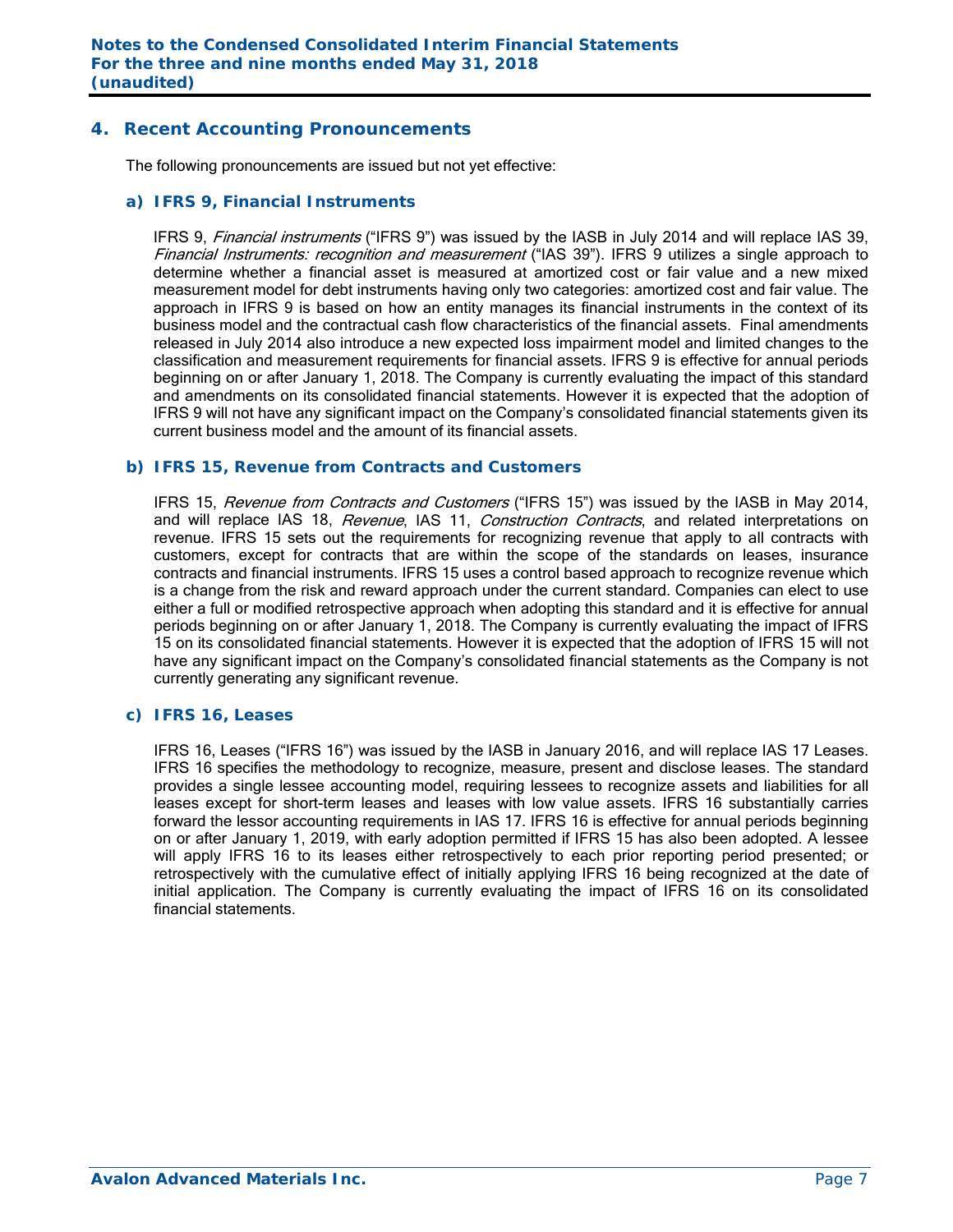# **5. Exploration and Evaluation Assets**

|                                         | September 1.<br>2017     | <b>Expenditures</b> | Impairment<br>Loss | May 31,<br>2018 |
|-----------------------------------------|--------------------------|---------------------|--------------------|-----------------|
| For the Period                          |                          |                     |                    |                 |
| Separation Rapids Lithium Project (a)   | 9,523,610                | 1,179,410           | \$                 | 10,703,020      |
| East Kemptville Tin-Indium Project (b)  | 5,322,422                | 345,977             |                    | 5,668,399       |
| Warren Township Anorthosite Project (c) | $\overline{\phantom{0}}$ |                     |                    |                 |
| Other (e)                               | 15,000                   | -                   |                    | 15,000          |
|                                         | 14,861,032               | 1,525,387           |                    | 16,386,419      |

|                                         | September 1.<br>2016     | <b>Expenditures</b> | Impairment<br><b>Loss</b> | August 31,<br>2017 |
|-----------------------------------------|--------------------------|---------------------|---------------------------|--------------------|
| For the year ended August 31, 2017      |                          |                     |                           |                    |
| Separation Rapids Lithium Project (a)   | 7,481,410 \$             | 2,042,200           | \$                        | 9,523,610          |
| East Kemptville Tin-Indium Project (b)  | 5,011,070                | 311,352             |                           | 5,322,422          |
| Warren Township Anorthosite Project (c) | $\overline{\phantom{0}}$ | 3.080               | (3,080)                   |                    |
| Mount Douglas Tin-Tungsten Property (d) | 46,663                   | 88.446              | (135, 109)                |                    |
| Other (e)                               | 28.101                   | 26,828              | (39,929)                  | 15,000             |
|                                         | 12,567,244               | 2,471,906           | (178,118)                 | 14,861,032         |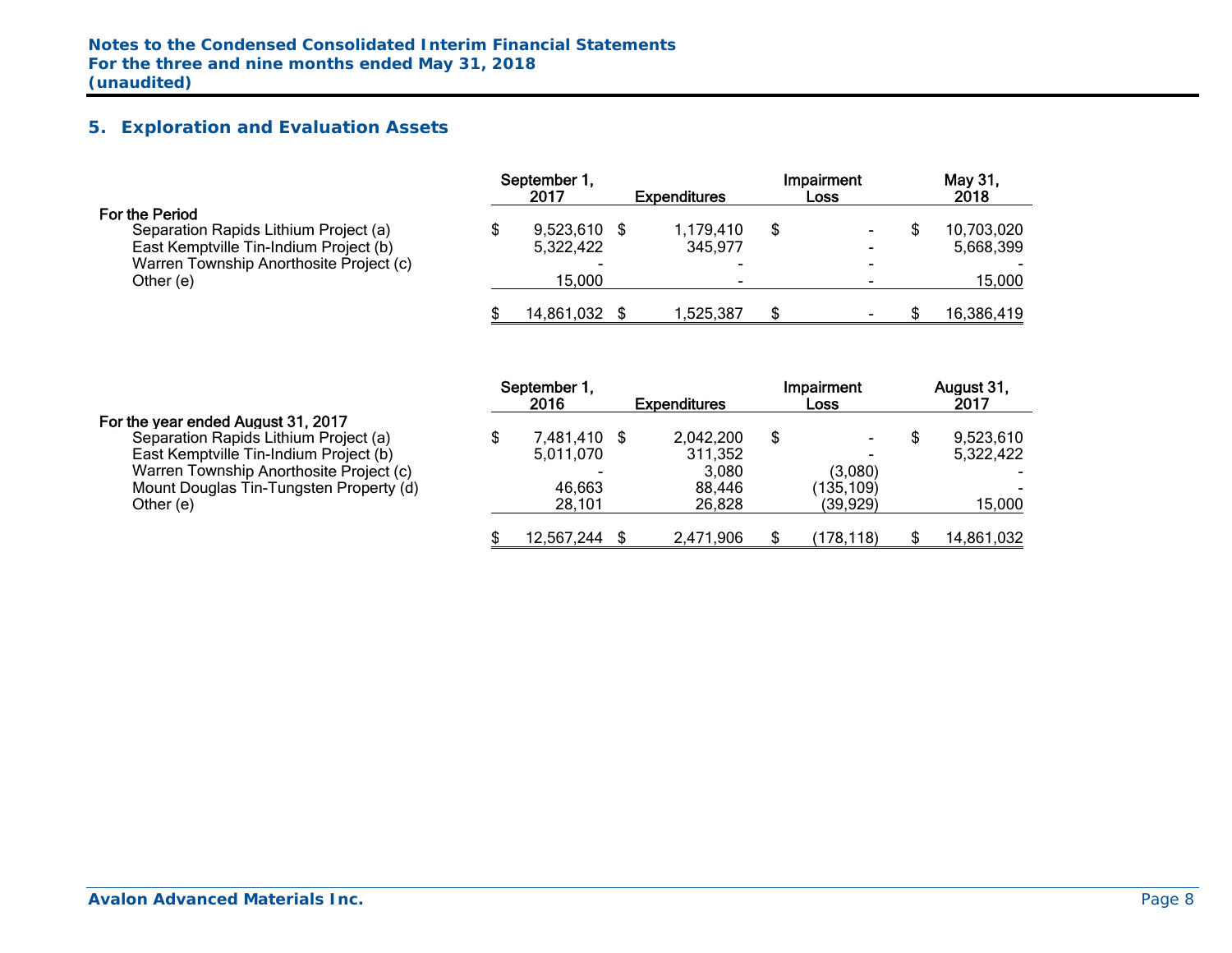# **5. Exploration and Evaluation Assets (continued)**

a) Separation Rapids Lithium Project, Ontario

The Company owns a 100% interest in certain mineral claims and a mining lease in the Kenora area of Ontario.

b) East Kemptville Tin-Indium Project, Nova Scotia

During the year ended August 31, 2007, the Company was granted a special exploration licence to search and prospect for all minerals except for coal, salt, potash and uranium within four claims in the East Kemptville area of Yarmouth, Nova Scotia. The special licence has been renewed multiple times since then.

In September 2014, the Company submitted an application for a new special licence reflecting the entire original mine site. During the quarter ended May 31, 2015, by Order in Council, the Government of Nova Scotia approved an application for a new special licence reflecting the entire original mine site. The current special licence has a term of three years beginning February 2, 2015 and is renewable for an additional two one-year periods. Subsequent to the end of the Quarter, the Special Licence was renewed while the Company continues the process toward applying for a mining lease to replace the Special Licence and secure full surface tenure.

The Company also has a number of regular exploration licences covering certain claims in the same proximity to the claims covered under the special exploration licence.

c) Warren Township Anorthosite Project, Ontario

The Company owns a 100% interest in certain claims located near Foleyet, Ontario, which were staked by the Company during the year ended August 31, 2003. During the year ended August 31, 2013, the Company entered into a Mining Lease with the Province of Ontario under the Mining Act of Ontario covering these claims.

No substantial work has been carried out on the Warren Township project during the last five years and no work was planned or budgeted for fiscal 2018. In addition, no new potential customer has been identified for the project's calcium feldspar product. The current outlook as at May 31, 2018 for the Warren Township project remains unchanged. It is management's view that the fair value of this project has been significantly impaired and has estimated the recoverable amount of this project as at May 31, 2018 to be \$nil.

d) Mount Douglas Tin-Tungsten Property, New Brunswick

During the year ended August 31, 2016, the Company entered into an option agreement to earn a 100% interest (subject to a 2.0% NSR, which can be bought back for \$1.0 million) in certain mineral claims located in Charlotte County, New Brunswick. As at August 31, 2017, the Company had decided to terminate the option agreement, accordingly the cost incurred to-date of \$135,109 was written off as an impairment loss during the year ended August 31, 2017. These claims were returned to the original owner in September 2017.

e) Other Resource Properties

The Company has a 100% interest in several claims in the Lilypad Lakes Tantalum Property, a 2.0% NSR interest in certain claims of the East Cedartree Gold Property located near Kenora, Ontario, and a 2.4% NSR interest in the Wolf Mountain Platinum-Palladium Project.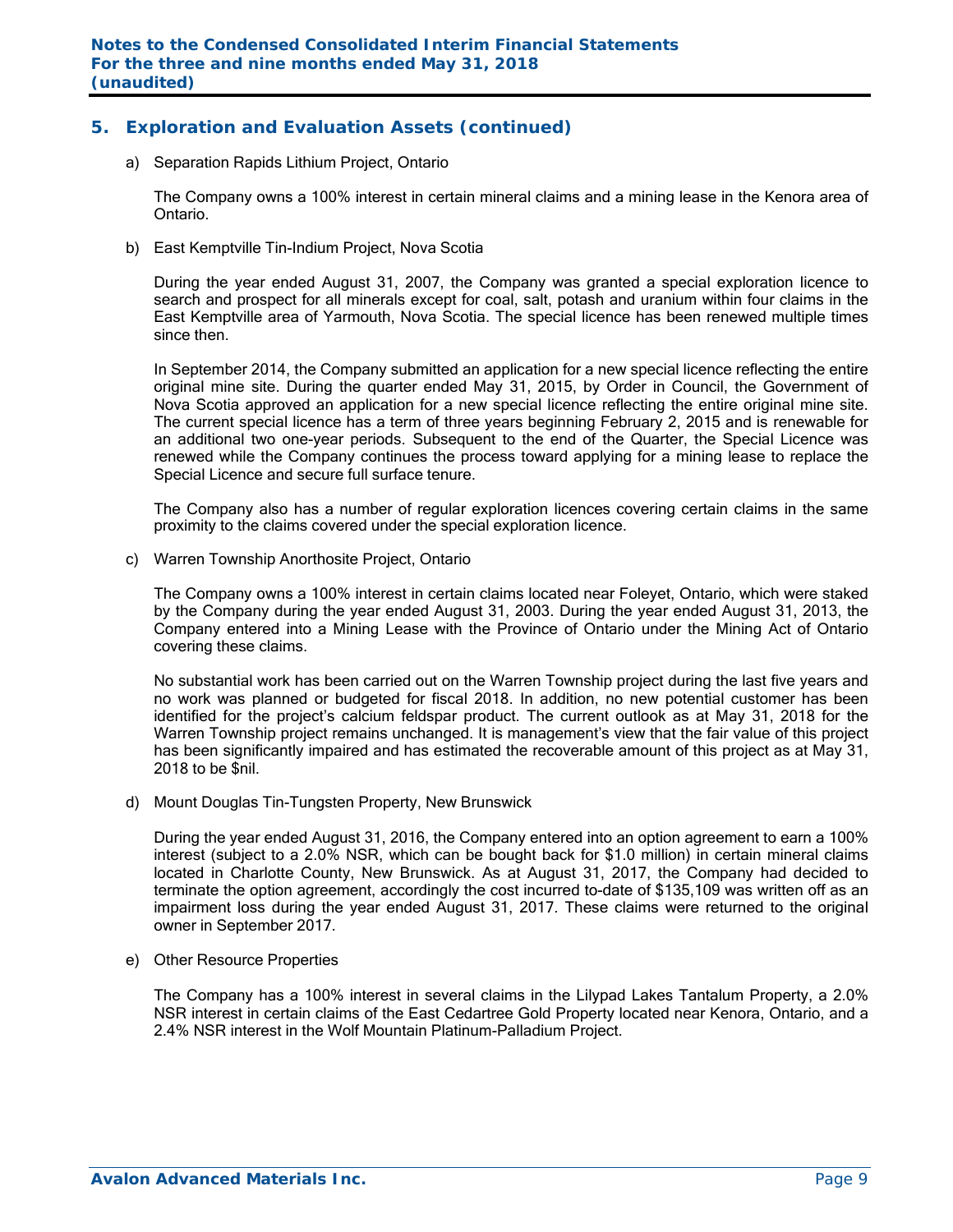# **6. Property, Plant and Equipment**

|                                 | Nechalacho<br><b>REE Project</b><br>(a) | Airstrip      | Computer<br>and Office<br>Equipment | Land and<br><b>Building</b> | <b>Exploration</b><br>Equipment | Leasehold<br>Improvements | <b>Total</b>      |
|---------------------------------|-----------------------------------------|---------------|-------------------------------------|-----------------------------|---------------------------------|---------------------------|-------------------|
| Cost                            |                                         |               |                                     |                             |                                 |                           |                   |
| As at September 1, 2016         | \$103,420,326                           | \$<br>646,860 | \$<br>301,556                       | \$<br>74,455                | \$<br>680,884                   | \$<br>94,594              | \$<br>105,218,675 |
| <b>Additions</b>                | 198,342                                 |               | 36,603                              |                             | 2,975                           |                           | 237,920           |
| <b>Disposals</b>                |                                         |               | (120, 069)                          |                             |                                 |                           | (120, 069)        |
| As at August 31, 2017           | \$103,618,668                           | \$<br>646,860 | \$<br>218,090                       | \$<br>74,455                | \$<br>683,859                   | \$<br>94,594              | \$105,336,526     |
| Additions                       | 221,520                                 |               | 1,958                               |                             | 11,673                          |                           | 235,151           |
| <b>Disposals</b>                |                                         |               |                                     |                             |                                 |                           |                   |
| As at May 31, 2018              | \$103,840,188                           | \$<br>646,860 | \$<br>220,048                       | \$<br>74,455                | \$<br>695,532                   | \$<br>94,594              | \$105,571,677     |
| <b>Accumulated Depreciation</b> |                                         |               |                                     |                             |                                 |                           |                   |
| As at September 1, 2016         | \$<br>$\blacksquare$                    | \$<br>218,663 | \$<br>248,802                       | \$<br>3,760                 | \$<br>595,859                   | \$<br>90,651              | \$<br>1,157,735   |
| Depreciation expense            |                                         | 24,366        | 32,715                              | 3,223                       | 26,747                          | 3,943                     | 90,994            |
| <b>Disposals</b>                |                                         |               | (120,069)                           |                             |                                 |                           | (120, 069)        |
| As at August 31, 2017           | \$<br>$\blacksquare$                    | \$<br>243,029 | \$<br>161,448                       | \$<br>6,983                 | \$<br>622,606                   | \$<br>94,594              | \$<br>1,128,660   |
| Depreciation expense            |                                         | 16,813        | 13,194                              | 2,417                       | 14,220                          |                           | 46,644            |
| <b>Disposals</b>                |                                         |               |                                     |                             |                                 |                           |                   |
| As at May 31, 2018              | \$<br>$\sim 100$                        | \$<br>259,842 | \$<br>174,642                       | \$<br>9,400                 | \$<br>636,826                   | \$<br>94,594              | \$<br>1,175,304   |
| <b>Net Book Value</b>           |                                         |               |                                     |                             |                                 |                           |                   |
| As at August 31, 2017           | \$103,618,668                           | \$<br>403,831 | \$<br>56,642                        | \$<br>67,472                | \$<br>61,253                    | \$<br>$\sim$              | \$<br>104,207,866 |
| As at May 31, 2018              | 103,840,188                             | \$<br>387,018 | \$<br>45,406                        | \$<br>65,055                | \$<br>58,706                    | \$                        | \$<br>104,396,373 |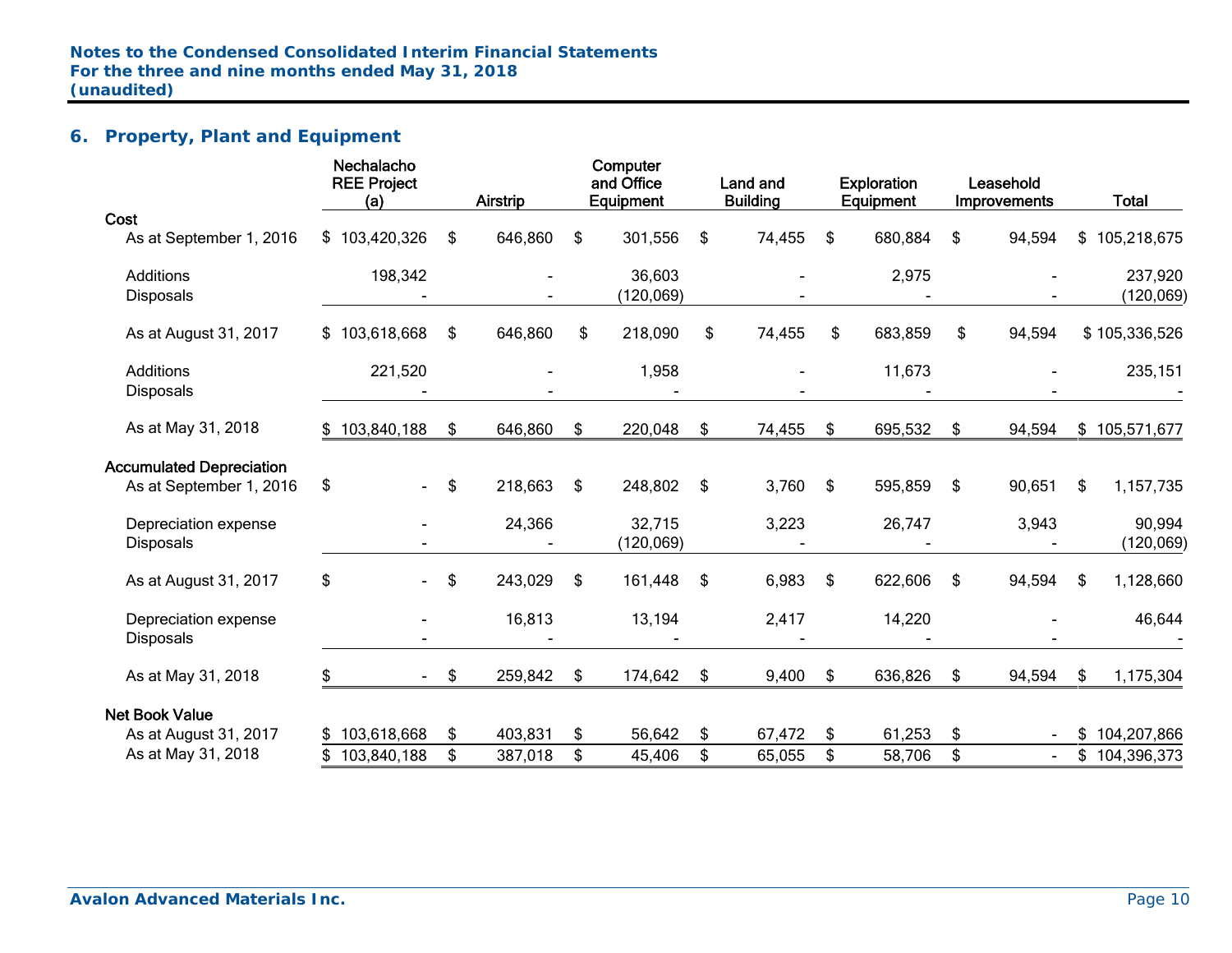# **6. Property, Plant and Equipment (continued)**

a) Nechalacho REE Project, Northwest Territories

During the year ended August 31, 2005, the Company acquired a 100% interest in five mining leases covering the Nechalacho rare earth elements deposit ("Nechalacho Deposit") located at Thor Lake in the Mackenzie Mining District of the Northwest Territories. In addition, three mineral claims were staked in 2009 to cover favorable geology to the west of the mining leases.

The property is subject to an underlying 2.5% net smelter returns ("NSR") royalty agreement which can be bought back at the principal amount of \$150,000 compounded annually at the average Canadian prime rate from May 2, 1982 to the buyback date, and which currently approximates \$1.5 million.

During the year ended August 31, 2012, the Company entered into an accommodation agreement (the "Accommodation Agreement") with the Deninu K'ue First Nation ("DKFN"). The DKFN is one of three Akaitcho bands who have used, occupied and have constitutionally protected aboriginal rights with respect to the lands on which the Nechalacho Deposit in the Northwest Territories is located.

The Accommodation Agreement provides for business and employment opportunities for the DKFN related to the Nechalacho Deposit and associated facilities in the Northwest Territories and contains measures to mitigate environmental and cultural impacts that may result from the project development. The Accommodation Agreement also commits the DKFN to supporting timely completion of the environmental assessment, permitting and development processes of the Nechalacho REE Project, and provides for the DKFN to participate in the project economics.

# **7. Deferred Flow-Through Share Premium**

A summary of the changes in the deferred flow-through share premium amount is set out below:

| Balance - September 1, 2016<br>Increase relating to flow-through common shares issued                                    | \$<br>96,617<br>270,318               |
|--------------------------------------------------------------------------------------------------------------------------|---------------------------------------|
| Decrease relating to CEE incurred                                                                                        | (317, 468)                            |
| Balance - August 31, 2017<br>Increase relating to flow-through common shares issued<br>Decrease relating to CEE incurred | \$<br>49,467<br>144,272<br>(175, 644) |
| Balance - May 31, 2018                                                                                                   | \$<br>18,095                          |

# **8. Convertible Redeemable Preferred Shares**

In March 2017, the Company entered into a preferred share purchase agreement (the "A1 Agreement") with an entity managed by the Lind Partners ("Lind") and issued 500 Series A1 Preferred Shares (the "A1 Preferred Shares") at a price of \$5,000 per share for gross proceeds of \$2,500,000. Pursuant to Canadian securities laws, the securities issuable under this private placement were subject to a hold period, which expired on July 11, 2017 (the "Hold Period").

The A1 Preferred Shares do not carry a dividend and have a redemption value that starts at \$5,000 per share and increases by \$250 per share each quarter over a 24 months period ending on March 10, 2019, to a cap of \$6,750 per share. The A1 Preferred Shares can be converted by Lind into common shares of the Company at a price per common share equal to 85% of the five-day volume weighted average price ("VWAP") of the common shares on the TSX immediately prior to the date that notice of conversion is given (the "Conversion Option").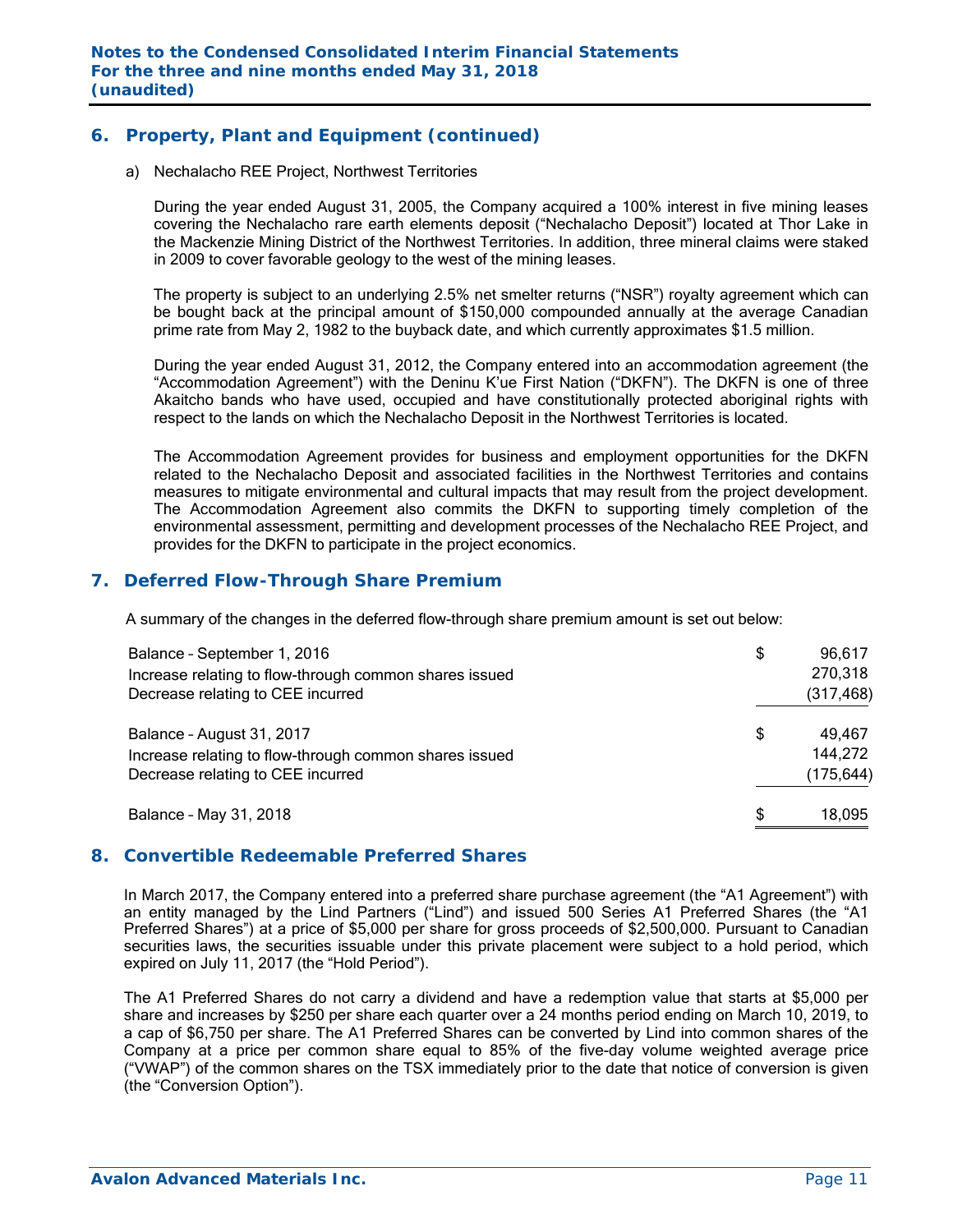# **8. Convertible Redeemable Preferred Shares (continued)**

In conjunction with this private placement, Lind received a commitment fee of \$125,000 and 6,900,000 common share purchase warrants (the "A1 Warrants"). Each A1 Warrant entitles the holder to purchase one common share of the Company at a price of \$0.23 per common share until March 10, 2022.

Lind has the basic right to convert 25 A1 Preferred Shares into common shares of the Company on a monthly basis, subject to certain conversion limits set out in the A1 Agreement, however Lind is permitted to convert up to 100 A1 Preferred Shares on a monthly basis in the event such amount does not exceed 20% of the Company's 20-day traded volume of common shares on the TSX immediately prior to the date of delivery of a conversion notice.

 Lind is also entitled to accelerate its conversion right to the full amount of the redemption value applicable at such time, or demand repayment of the applicable redemption value per share in cash (the "Put Option"), upon the occurrence of certain events as set out in the A1 Agreement (most of which are beyond the Company's control) (the "Redemption Events"). The triggering Redemption Events include certain key financial and non-financial conditions, which include change of control, insolvency and liquidity conditions etc. as defined in the Agreement. These Redemption Events also limit the Company from obtaining other debt or preferred share financings that are not junior to the A1 Preferred Shares other than certain projectrelated financings, as well as other at-the-market, equity lines or credit type of common share offerings, or convertible security financings where the price of the common share is not fixed at predetermined price. In addition, if the Redemption Event is a change of control event, the redemption amount will be equal to 110% of the applicable redemption amount at that time.

The Company has the right to redeem all of the outstanding A1 Preferred Shares at any time after the Hold Period at a 5% premium to the redemption value (the "Call Option"). The Company also has floor price protection such that if any conversion results in an effective conversion price of less than \$0.10 per common share, then the Company has the right to deny the conversion and instead redeem the A1 Preferred Shares that were subject to that conversion for the redemption amount in cash plus a 5% premium.

At any time while any A1 Preferred Shares are outstanding, Lind has the option of subscribing for up to an additional 165 Series A2 Preferred Shares at a price of \$5,000 per share and under the same terms and conditions as the initial financing, subject to certain triggering events and subject to the prior approval of the TSX ("Series A2 Option"). Lind will also receive a certain number of Series A2 warrants ("A2 Warrants") when it exercised the Series A2 Option. The number of A2 Warrants to be issued and the exercise price of A2 Warrants will be calculated by using similar formulas used in determining the number and the exercise price of the A1 Warrants.

The A1 Preferred Share is a hybrid instrument that contains multiple embedded derivatives: the Conversion Option, Put Option and Call Option.

The economic characteristics and risks of the Conversion Option are different from that of the host contract (the A1 Preferred Share) in that it allows Lind to convert the A1 Preferred Shares (a debt instrument) into the Company's common shares (an equity instrument) at a price per common share equal to 85% of the five day VWAP of the common share, thus the Conversion Option can be measured separately from the A1 Preferred Share. In addition, the number of common shares to be issued upon conversion is variable and does not meet the "a fixed amount of cash for a fixed number of equity instruments" requirement to be classified as an equity instrument under IAS 32 Financial Instruments: Presentation ("IAS 32"). As such, the Company had designated the entire hybrid contract (the A1 Preferred Share and all of the embedded derivatives) as a financial liability at FVTPL in accordance with IAS 39 and re-measured at each financial statement reporting date, with the resulting change in value being recorded as increase or decrease in fair value of convertible redeemable preferred shares in the consolidated statement of comprehensive loss.

As the Company has the Call Option to redeem all of the outstanding A1 Preferred Shares at a 5% premium to the redemption value, the total fair value of the A1 Preferred Shares at issuance is therefore \$2,625,000.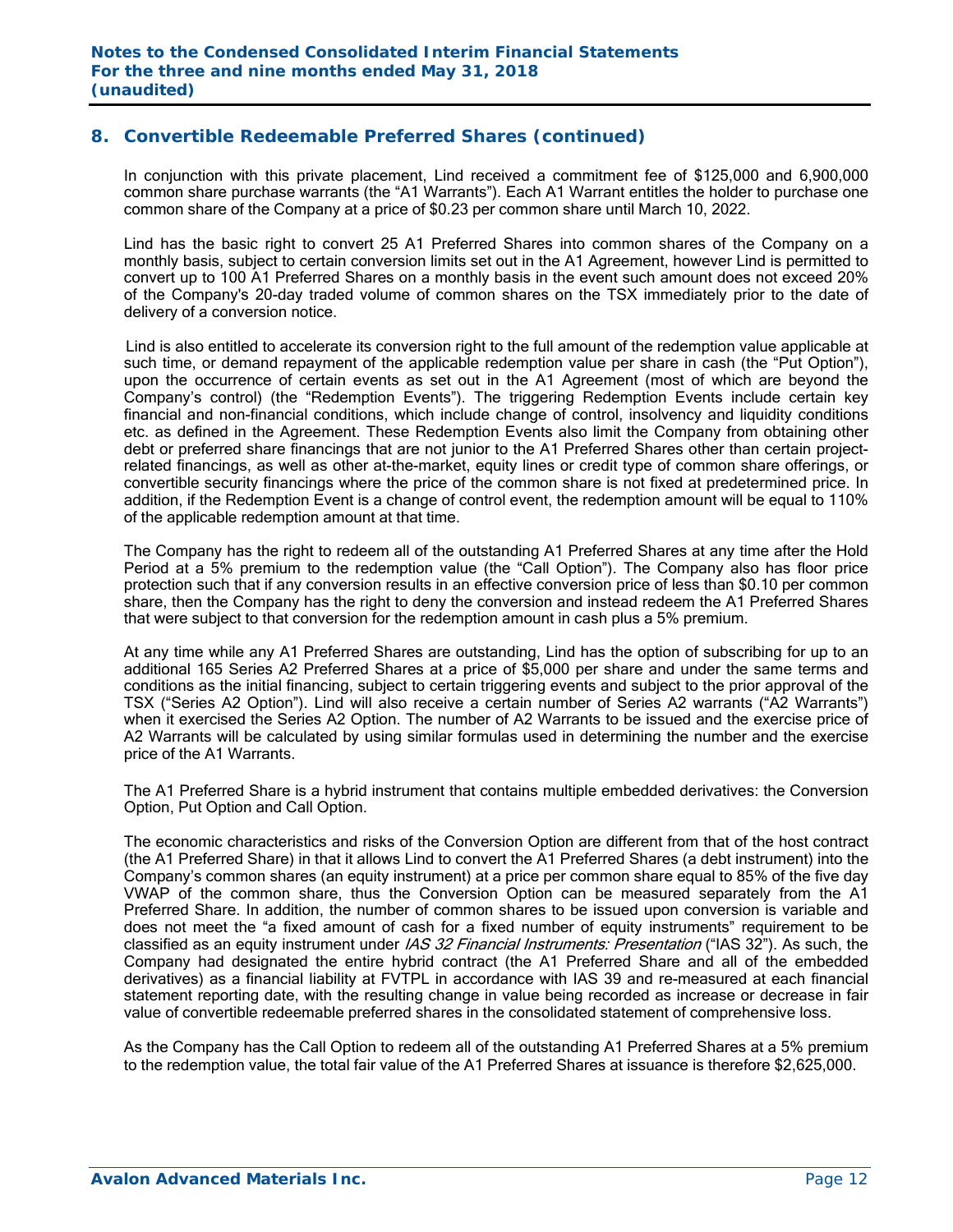# **8. Convertible Redeemable Preferred Shares (continued)**

The exercise price of the A1 Warrant is subject to adjustment from time to time in the event of certain common share rights offering, such that the exercise of the A1 Warrants do not result in a fixed number of common shares being issued for a fixed amount of cash. As a result, The A1 Warrant had been classified as a financial liability at FVTPL and re-measured at each financial statement reporting date using the Black-Scholes pricing model, with the resulting change in value being recorded as increase or decrease in fair value of derivative liabilities in the consolidated statement of comprehensive loss.

 The fair value of the A1 Warrants was estimated at \$236,488 (or \$0.0343 for each warrant) at issuance, and this amount was allocated to the warrant component of this private placement. The fair value of the A1 Warrant was estimated using the Black-Scholes pricing model, with the following assumptions: expected dividend yield of Nil; risk free interest rate of 1.10%; expected life of 4.0 years; and expected volatility of 35%.

In December 2017, the Company entered into a preferred share purchase agreement (the "B1 Agreement") with Lind and issued 300 Series B1 Preferred Shares (the "B1 Preferred Shares") at a price of \$5,000 per share for gross proceeds of \$1,500,000 in January 2018. Pursuant to Canadian securities laws, the securities issuable under this private placement were subject to a hold period, which expires on May 16, 2018 (the "B1 Hold Period").

In conjunction with this private placement, Lind received a commitment fee of \$75,000 and 6,250,000 common share purchase warrants (the "B1 Warrants"). Each B1 Warrant entitles the holder to purchase one common share of the Company at a price of \$0.15 per common share until January 15, 2023. Other than the exercise price and expiry date, the B1 Warrants bear the similar terms and conditions as the A1 Warrants.

The B1 Agreement is subject to essentially the same terms and conditions as the A1 Agreement and the B1 Preferred Shares bear the same essential features of the A1 Preferred Shares including the rate and amount of the increase in the redemption value, the conversion option, put option and call option etc.

 After the B1 Hold Period, Lind has the basic right to convert 15 B1 Preferred Shares into common shares of the Company on a monthly basis, subject to certain conversion limits set out in the B1 Agreement, however Lind is permitted to convert up to 60 B1 Preferred Shares on a monthly basis in the event such amount does not exceed 20% of the Company's 20-day traded volume of common shares on the TSX immediately prior to the date of delivery of a conversion notice.

At any time while any B1 Preferred Shares are outstanding, Lind has the option of subscribing for up to an additional 100 Series B2 Preferred Shares at a price of \$5,000 per share and under the same terms and conditions as the initial B1 financing, subject to certain triggering events and subject to the prior approval of the TSX ("Series B2 Option"). Lind will also receive a certain number of Series B2 warrants ("B2 Warrants") when it exercises the Series B2 Option. The number of B2 Warrants to be issued and the exercise price of the B2 Warrants will be calculated by using similar formulas used in determining the number and the exercise price of the B1 Warrants.

As the B1 Preferred Shares bear the same essential features as the A1 Preferred Shares, the Company had designated the entire hybrid contract (the B1 Preferred Share and all of the embedded derivatives) as a financial liability at FVTPL in accordance with IAS 39 and re-measured at each financial statement reporting date, with the resulting change in value being recorded as increase or decrease in fair value of convertible redeemable preferred shares in the consolidated statement of comprehensive loss.

As the Company has the Call Option to redeem all of the outstanding B1 Preferred Shares at any time after the B1 Hold Period at a 5% premium to the redemption value, the total fair value of the B1 Preferred Shares at issuance is therefore \$1,575,000.

Similar to the A1 Warrants, the exercise price of the B1 Warrants is subject to adjustment from time to time in the event of certain common share rights offering, as such, the B1 Warrants had also been classified as a financial liability at FVTPL and re-measured at each financial statement reporting date using the Black-Scholes pricing model, with the resulting change in value being recorded as increase or decrease in fair value of derivative liabilities in the consolidated statement of comprehensive loss.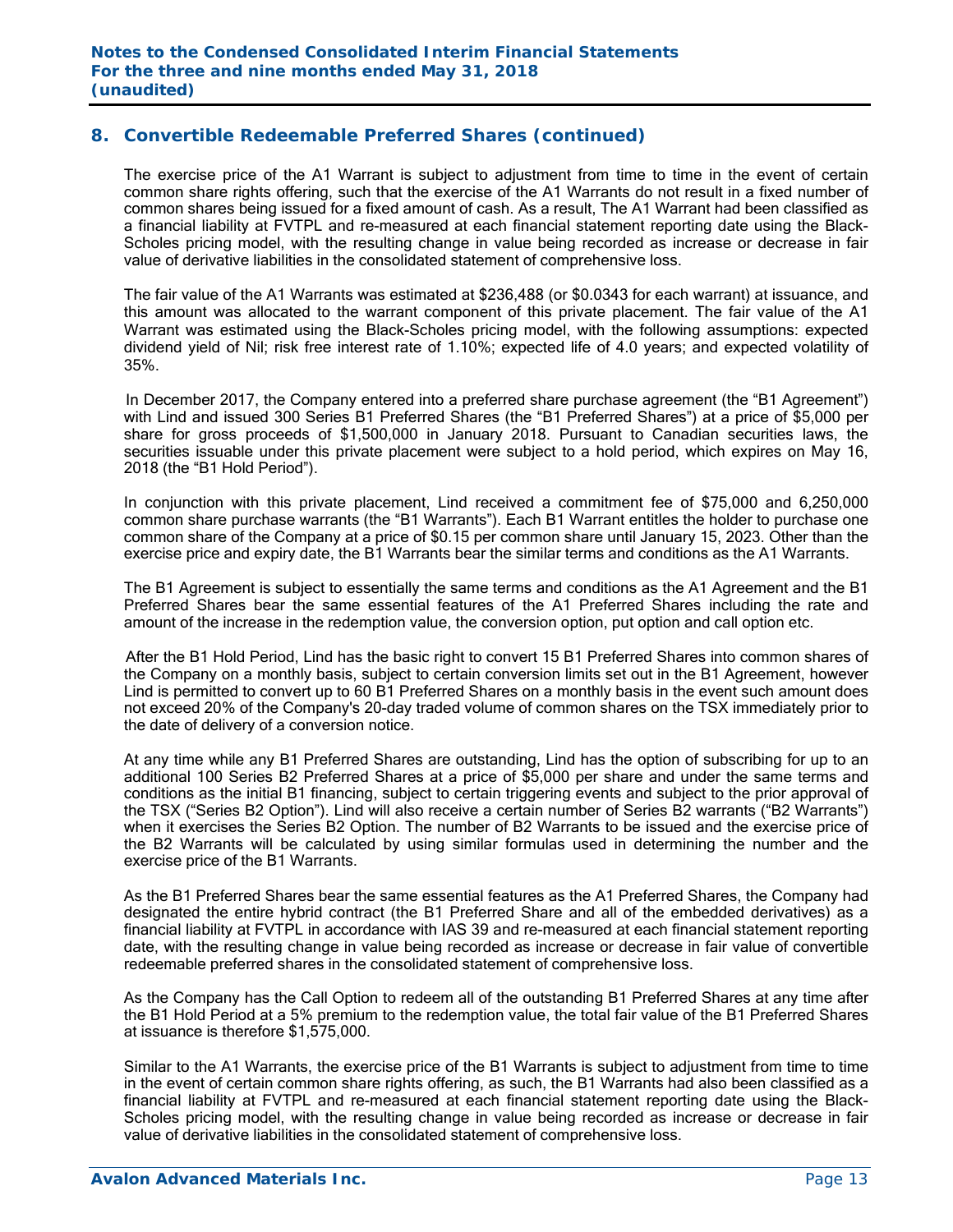# **8. Convertible Redeemable Preferred Shares (continued)**

 The fair value of the B1 Warrants was estimated at \$283,525 (or \$0.0454 for each warrant) at issuance, and this amount was allocated to the warrant component of this private placement. The fair value of the B1 Warrant was estimated using the Black-Scholes pricing model, with the following assumptions: expected dividend yield of Nil; risk free interest rate of 1.94%; expected life of 4.0 years; and expected volatility of 35%.

 In connection with this private placement, the Company also incurred other issuance costs of \$34,040. Cash issuance costs incurred relating to this private placement totaled \$109,040 and had been recorded in the Statement of Comprehensive Loss as financing transaction costs.

The fair values of the B1 Preferred Shares and the B1 warrants at issuance totaled \$1,858,525 and the excess of this amount over the gross proceeds (\$1,500,000) of \$358,525 had been recorded as a financing transaction cost in the Statement of Comprehensive Loss as a financing transaction cost.

A summary of the changes in the convertible redeemable preferred shares amount is set out below:

|                                                 | <b>Number</b> | Amount          |
|-------------------------------------------------|---------------|-----------------|
| A1 Preferred Shares                             |               |                 |
| Balance - September 1, 2016                     |               | \$              |
| Preferred shares issued                         | 500           | 2,625,000       |
| Increase in fair value                          |               | 131,250         |
| Converted to common shares                      | (20)          | (110, 250)      |
| Balance - August 31, 2017                       | 480           | 2,646,000<br>\$ |
| Increase in fair value                          |               | 318,938         |
| Converted to common shares                      | (225)         | (1,358,438)     |
| Balance - May 31, 2018                          | 255           | 1,606,500       |
| <b>B1 Preferred Shares</b>                      |               |                 |
| Balance - September 1, 2016 and August 31, 2017 |               | \$              |
| Preferred shares issued                         | 300           | 1,575,000       |
| Increase in fair value                          |               | 78,750          |
| Converted to common shares                      | (15)          | (82,687)        |
| Balance - May 31, 2018                          | 285           | 1,571,063       |
|                                                 | 540           | 3,177,563<br>S  |

The number of common shares to be issued would be 33,907,563 if all of the outstanding A1 and B1 Preferred Shares had been converted into common shares based on the closing price of the Company's common shares on the TSX of \$0.105 on May 31, 2018.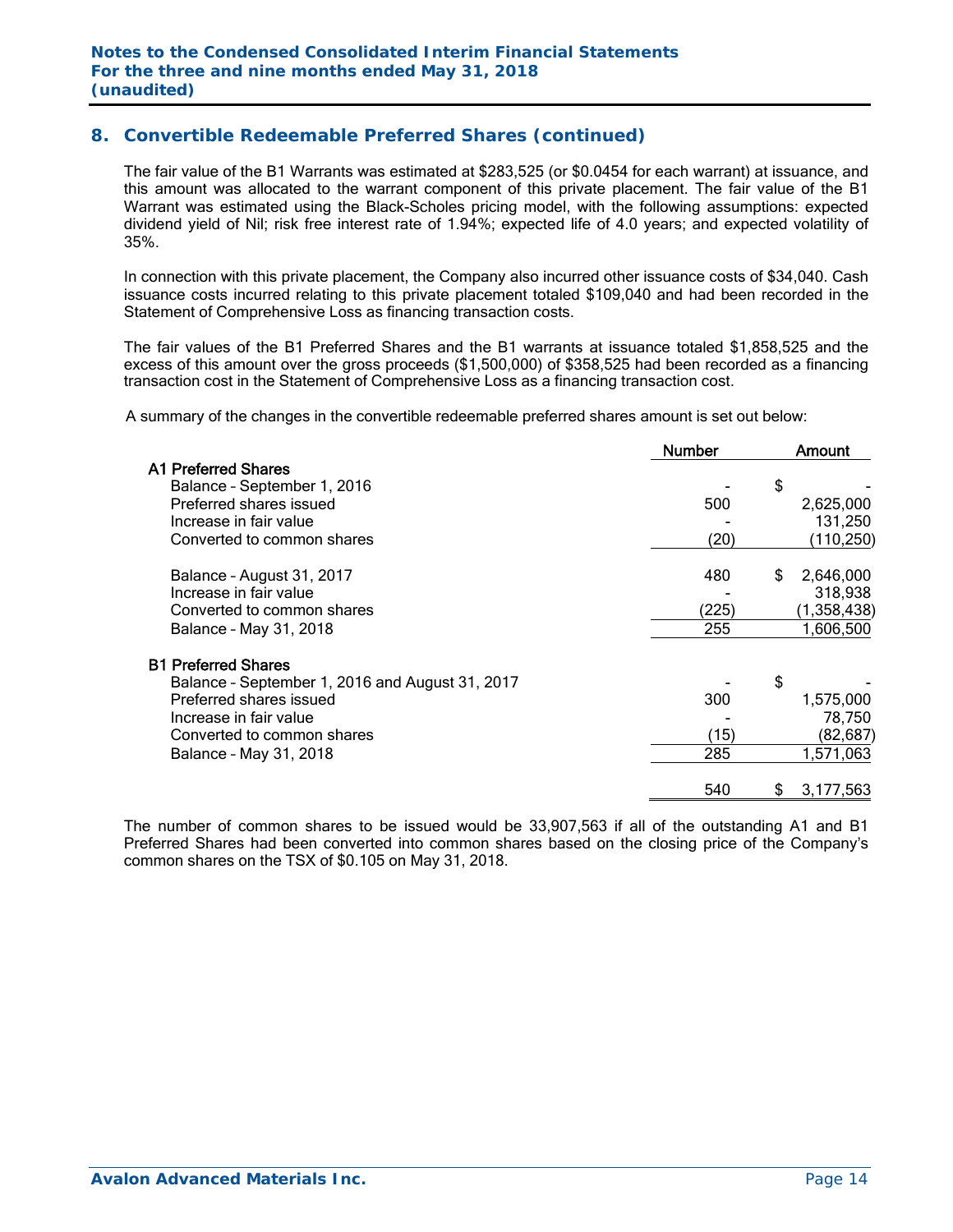# **9. Derivative Liabilities**

The derivative liabilities consist of the warrants denominated in foreign currency, the A1 Warrants and the B1 Warrants.

The derivative liability of \$181,671 for warrants denominated in foreign currency as at August 31, 2017 should have been classified as a non-current liability in accordance with IAS 1, Presentation of Financial Statements as at August 31, 2017, but was presented as a current liability on the Statement of Financial Position in the Company's consolidated annual financial statements for the year ended August 31, 2017. This amount has been reclassified as a non-current liability on the comparative Statement of Financial Position as included in these consolidated interim financial statements to conform with the current year's presentation.

The following table reconciles the outstanding warrants (with an exercise price in a currency that is not the functional currency of the Company) and the A1 and B1 Warrants to purchase common shares of the Company at the beginning and end of the respective periods:

|                                                                                                   | <b>Number</b><br>of Warrants | Amount                                 |
|---------------------------------------------------------------------------------------------------|------------------------------|----------------------------------------|
| Warrants denominated in foreign currency<br>Balance - September 1, 2016<br>Decrease in fair value | 6,466,513                    | \$<br>411,418<br>(229,747)             |
| Balance - August 31, 2017<br>Decrease in fair value                                               | 6,466,513                    | \$<br>181,671<br>(181,100)             |
| Balance - May 31, 2018                                                                            | 6,466,513                    | \$<br>571                              |
| A1 and B1 Warrants<br>Balance - September 1, 2016<br>Issued<br>Decrease in fair value             | 6,900,000                    | \$<br>236,488<br>(103,326)             |
| Balance - August 31, 2017<br>Issued<br>Decrease in fair value                                     | 6,900,000<br>6,250,000       | \$<br>133,162<br>283,525<br>(229, 141) |
| Balance - May 31, 2018                                                                            | 13,150,000                   | \$<br>187,546                          |
| Total derivative liabilities                                                                      |                              | 188,117                                |

In June 2014, the Company issued 9,237,875 units of the Company at a price of \$0.469 (US\$0.433) per unit ("US\$ Unit") pursuant to a security purchase agreement for gross proceeds of \$4,331,200 (US\$4,000,000). Each US\$ Unit was comprised of one common share and 0.70 of one common share purchase warrant (each whole warrant, a "US\$ Warrant"). Each US\$ Warrant is exercisable into one common share of the Company at an exercise price of US\$0.56 per share commencing on December 13, 2014 until June 13, 2021, and is subject to certain anti-dilution provisions, which may reduce the exercise price, with a floor of US\$0.5095 per share. The adjusted exercise price as calculated by the anti-dilution provisions as at May 31, 2018 is US\$0.5223.

In accordance with IAS 32 and IAS 39, the fair value of the warrant component of the Unit has been classified as a financial liability at FVTPL and recorded at fair value at the time of issuance, and was remeasured at each financial statement reporting date using the Black-Scholes pricing model, with the resulting change in value being recorded as increase or decrease in fair value of derivative liabilities in the consolidated statement of comprehensive loss.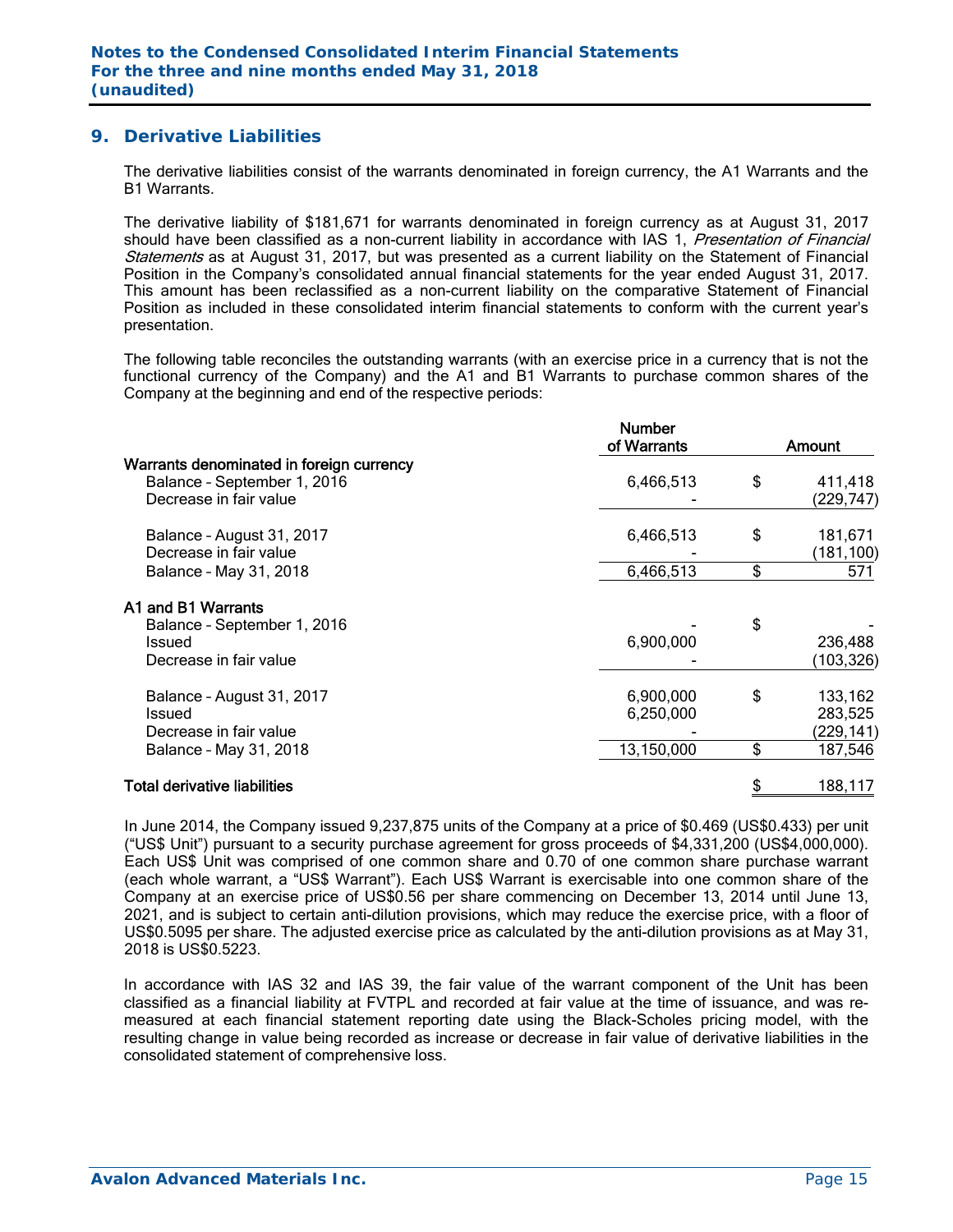# **10. Share Capital**

#### *a) Authorized*

The Company is presently authorized to issue an unlimited number of common shares without par value. The Company is also authorized to issue up to 25,000,000 preferred shares without par value, of which 800 have been issued and 540 are outstanding as at May 31, 2018.

#### *b) Common Shares*

i) In November 2017, the Company completed a private placement and issued 3,215,000 flow-through common shares at a price of \$0.145 per share (of which 305,000 flow-through common shares were subscribed by certain directors and officers of the Company) and 4,800,000 non-flow-through units at a price of \$0.12 per unit (the "Unit") for gross proceeds of \$1,042,175 (the "November 2017 Private Placement"). Each Unit consists of one non-flow-through common share and one half nontransferable common share purchase warrant, with each whole warrant being exercisable to acquire one non-flow-through common share of the Company at a price of \$0.16 until November 3, 2019.

 Of the Unit price of \$0.12, \$0.112 was allocated to the common share component of the Unit and the balance of \$0.008 was allocated to the warrant component of the Unit. These values were allocated on a pro rata basis based on the closing trading price of the Company's common shares on the TSX on the closing date of the private placement, which was \$0.135, and the estimated fair value of a whole warrant of \$0.0193. The fair value of the warrant was estimated using the Black-Scholes pricing model.

In conjunction with this private placement, the Company paid finder's fees of \$34,560, incurred other issuance costs of \$10,192 and issued 288,000 non-transferrable compensation warrants, with each compensation warrant being exercisable to acquire one common share of the Company at a price of \$0.15 until November 3, 2019. The total fair values of these compensation warrants were estimated at \$14,030 using the Black-Scholes pricing model.

 The excess of the cash consideration received over the market price of the Company's shares at the date of the announcement of the flow-through share financing totaling \$32,150 was recorded as a deferred flow-through share premium liability on the consolidated statement of financial position on the date of issuance.

ii) In December, 2017, the Company completed a private placement (the "December 2017 Private Placement") and issued 3,737,400 flow-through common shares at \$0.145 per share for gross proceeds of \$541,923.

In connection with the December 2017 Private Placement, the Company paid finders' fees of \$19,140, incurred other issuance costs of \$9,322 and issued 132,000 non-transferrable finder's compensation warrants. Each compensation warrant entitles the holder to purchase one common share of the Company at an exercise price of \$0.15 per share until December 22, 2019. The fair values of these compensation warrants were estimated at \$4,475 using the Black-Scholes pricing model.

 The excess of the cash consideration received over the market price of the Company's shares at the date of the announcement of the flow-through share financing totaling \$112,122 was recorded as a deferred flow-through share premium liability on the consolidated statement of financial position on December 29, 2017.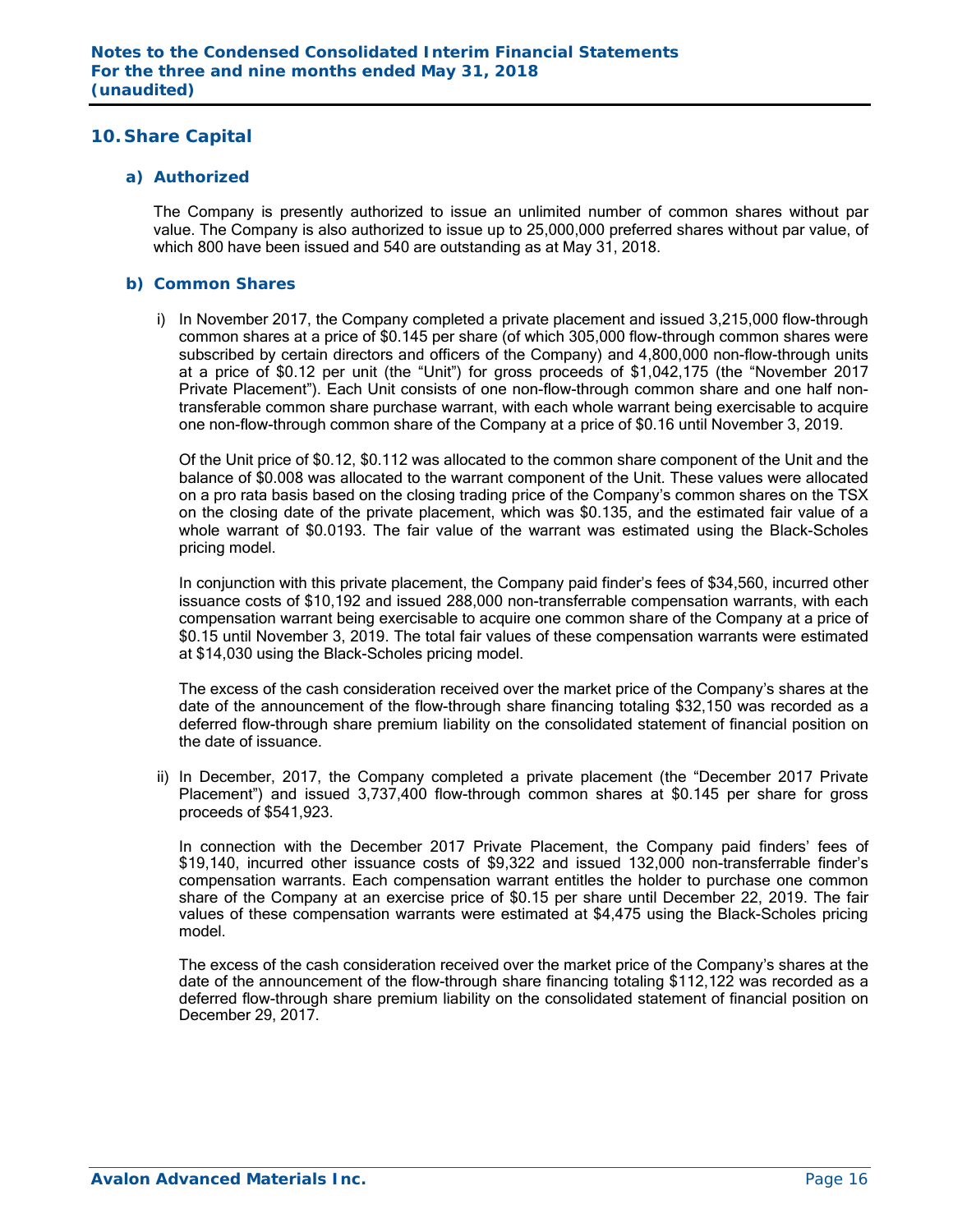#### *c) Warrants*

The following table reconciles the warrants outstanding to purchase common shares of the Company at the beginning and end of the respective reporting periods:

|                                     | <b>Number</b><br>of Warrants | Weighted<br>Average<br><b>Exercise Price</b> |  |  |
|-------------------------------------|------------------------------|----------------------------------------------|--|--|
| Balance - September 1, 2016         | $15,713,485^{(1)}$           | \$<br>0.237                                  |  |  |
| Exercised<br>Expired                | (2,275,000)<br>(3, 448, 485) | 0.150<br>0.490                               |  |  |
| Balance - August 31, 2017           | $9,990,000^{(1)}$            | \$<br>0.169                                  |  |  |
| Issued pursuant to equity offerings | 2,400,000                    | 0.160                                        |  |  |
| Expired                             | (9,950,000)                  | 0.168                                        |  |  |
| Balance - May 31, 2018              | $2,440,000^{(1)}$            | \$<br>0.164                                  |  |  |

 $^{(1)}$  Does not include the 6,466,513 US\$ Warrants, 6,900,000 A1 Warrants and 6,250,000 B1 Warrants as disclosed below.

The outstanding warrants have a weighted average remaining contract life of 1.4 years.

The warrants reserve, included as a component of the consolidated statement of changes in equity, relates to equity settled instruments issued by the Company to various stakeholders.

As disclosed in Note 9, the Company also has the following warrants outstanding as at May 31, 2018:

- i) 6,466,513 US\$ Warrants with an adjusted exercise price of US\$0.5223 per share and are exercisable until June 13, 2021;
- ii) 6,900,000 A1 Warrants with an exercise price of \$0.23 per share and are exercisable until March 10, 2022; and
- iii) 6,250,000 B1 Warrants with an exercise price of \$0.15 per share and are exercisable until January 15, 2023.

The Company is also required to issue 20,000 warrants to the Northwest Territory Métis Nation in two equal installments of 10,000 warrants upon the Nechalacho REE Project meeting certain milestones.

#### *d) Share Based Payments*

The shareholders have approved a Stock Option Plan (the "Plan") that provides for the issue of up to 10% of the number of issued and outstanding common shares of the Company to eligible employees, directors and service providers of the Company.

The Plan authorizes the granting of options to purchase common shares of the Company at a price equal to or greater than the closing price of the shares on either the trading day prior to the grant or the day of the grant. The options generally vest over a period of one to four years, and generally have a term of two to five years (but can have a maximum term of up to 10 years).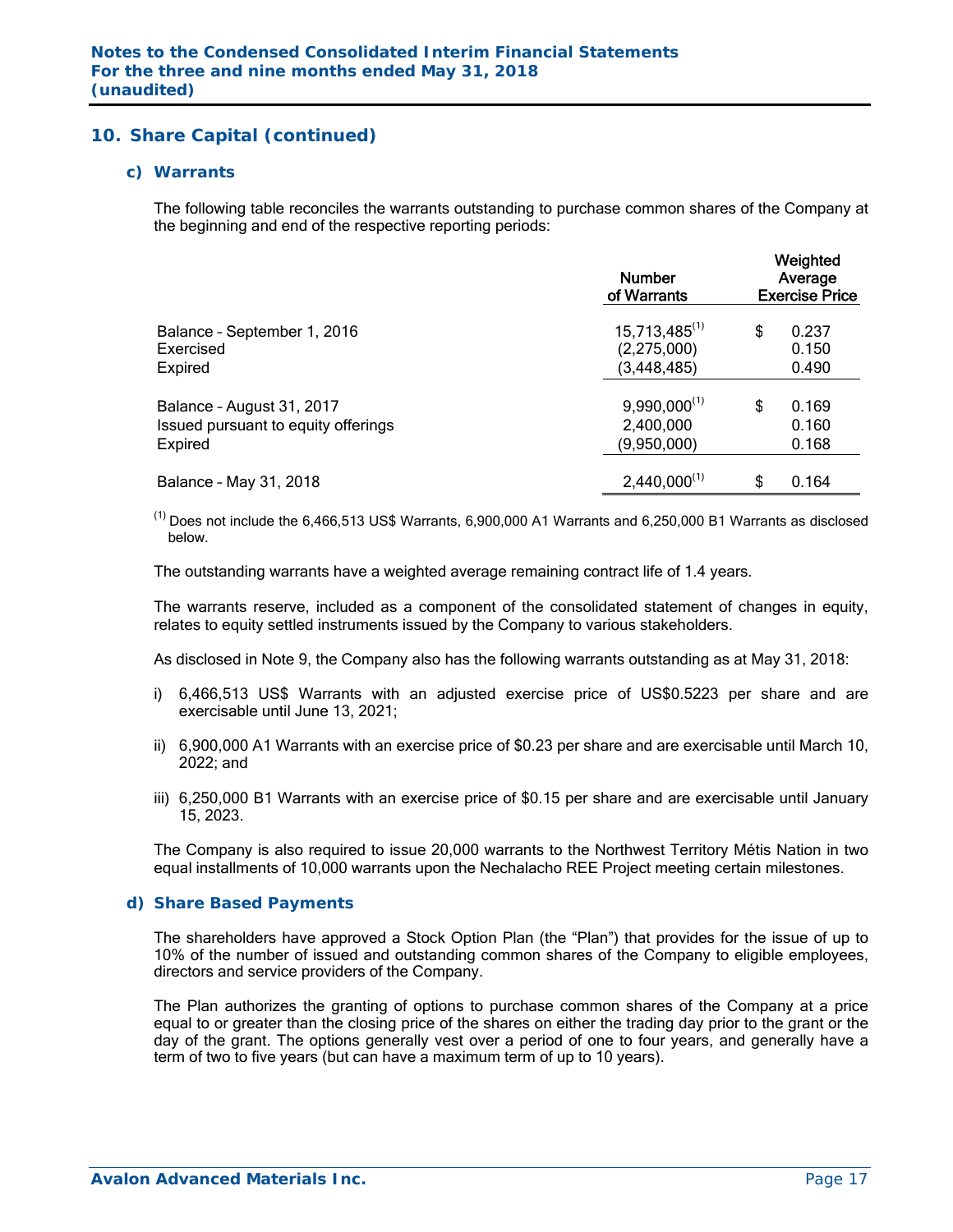The following table reconciles the stock options outstanding at the beginning and end of the respective reporting periods:

|                             | <b>Number</b><br>of Options | Weighted<br>Average<br><b>Exercise Price</b> |      |  |
|-----------------------------|-----------------------------|----------------------------------------------|------|--|
| Balance - September 1, 2016 | 10,640,000                  | \$                                           | 0.96 |  |
| Granted                     | 3,180,000                   |                                              | 0.17 |  |
| Expired                     | (3,075,000)                 |                                              | 2.15 |  |
| Forfeited                   | (410,000)                   |                                              | 0.86 |  |
| Balance - August 31, 2017   | 10,335,000                  | \$                                           | 0.37 |  |
| Granted                     | 1,380,000                   |                                              | 0.13 |  |
| Exercised                   | (50,000)                    |                                              | 0.11 |  |
| Expired                     | (925,000)                   |                                              | 1.06 |  |
| Forfeited                   | (70,000)                    |                                              | 0.44 |  |
| Balance - May 31, 2018      | 10,670,000                  | \$                                           | 0.28 |  |

As at May 31, 2018, there were 7,463,750 options vested (August 31, 2017 – 7,223,750) with an average exercise price of \$0.32 (August 31, 2017 - \$0.42).

The share based payments reserve, included as a component of the consolidated statement of changes in equity, relates to equity settled compensation options issued by the Company to its directors, officers, employees and consultants.

The estimated fair value of options earned during the Period was \$134,364 (2017 - \$202,881), of which \$1,289 (2017 - \$2,820) was capitalized to property, plant and equipment, \$20,017 (2017 - \$57,340) was capitalized as exploration and evaluation assets, \$596 (2017 - \$2,547) was charged to operations as general exploration expenses with the balance of \$112,462 (2017 - \$140,174) charged to operations as share based compensation expense.

The fair value of each option granted is estimated at the time of grant using the Black-Scholes optionpricing model. The Black-Scholes option-pricing model requires the input of subjective assumptions, including expected life of the option award, share price volatility and other assumptions. The expected life of options granted is derived from historical data on employee exercises and post-vesting employment termination behavior. Expected volatility is based on the historic volatility of the Company's shares. These assumptions involve inherent uncertainties and the application of management judgment. In addition, the Company is required to estimate the expected forfeiture rate and only recognize expense for those options expected to vest.

The weighted average assumptions for grants during the Period and the year ended August 31, 2017 are as follows:

|                                                     | May 31,<br>2018 | August 31,<br>2017 |
|-----------------------------------------------------|-----------------|--------------------|
| Exercise price                                      | \$0.13          | \$0.17             |
| Closing market price on day preceding date of grant | \$0.13          | \$0.17             |
| Risk-free interest rate                             | 1.79%           | 0.75%              |
| Expected life (years)                               | 3.1             | 3.0                |
| <b>Expected volatility</b>                          | 63%             | 77%                |
| Expected dividend yield                             | Nil             | Nil                |
| Grant date fair value                               | \$0.06          | \$0.08             |
| Forfeiture rate                                     | 15%             | 16%                |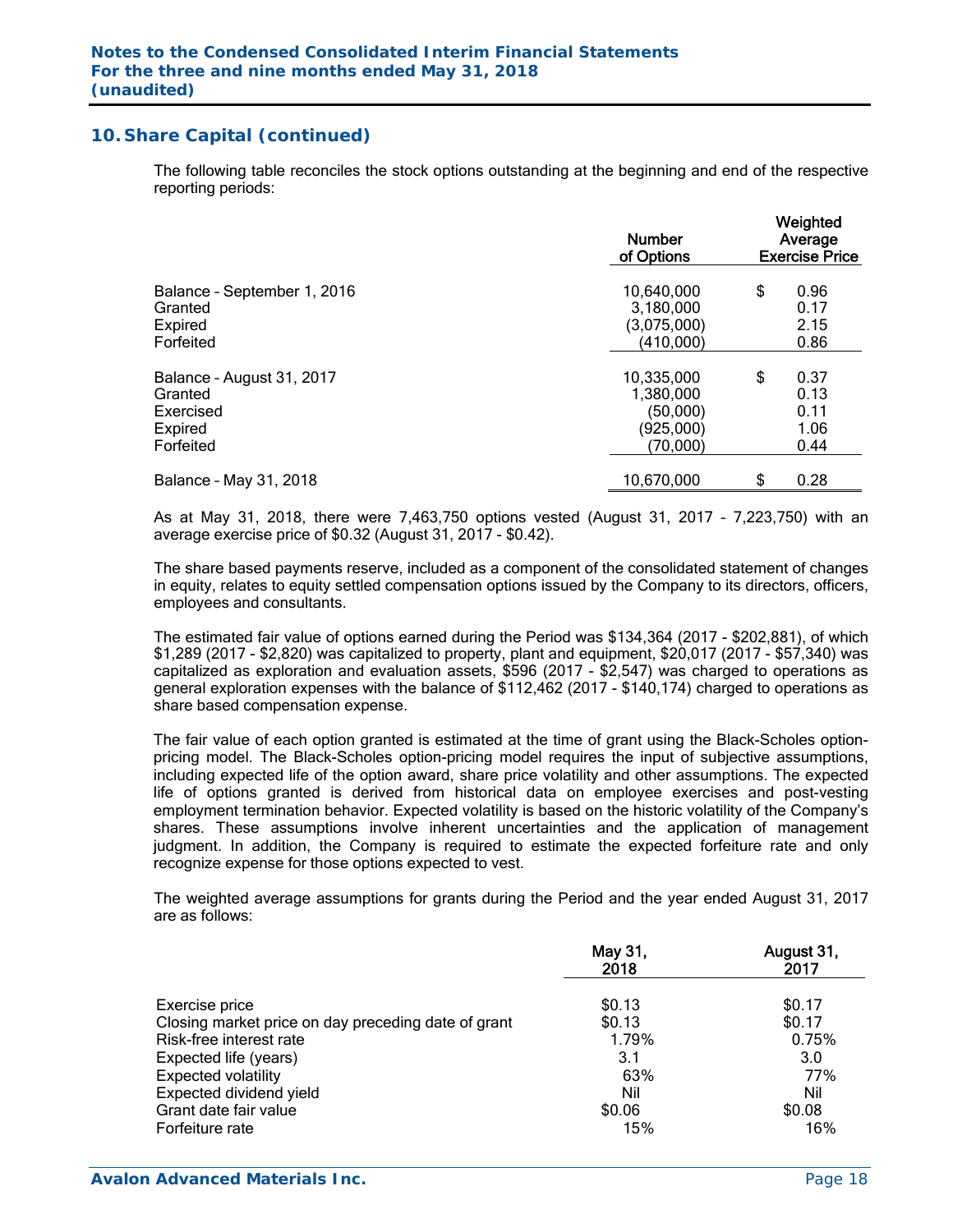The following table summarizes information concerning outstanding and exercisable options as at May 31, 2018:

|                           | <b>Number of Options</b> |                    | <b>Weighted Average</b><br>Remaining |
|---------------------------|--------------------------|--------------------|--------------------------------------|
| <b>Option Price Range</b> | Outstanding              | <b>Exercisable</b> | <b>Contractual Life</b>              |
| $$0.60 - $0.84$           | 1,125,000                | 1,125,000          | 0.7 years                            |
| $$0.40 - $0.59$           | 1,140,000                | 1,021,250          | 1.0 years                            |
| $$0.30 - $0.39$           | 585,000                  | 342,500            | 1.9 years                            |
| $$0.20 - $0.29$           | 1,970,000                | 1,592,500          | 1.8 years                            |
| $$0.12 - $0.19$           | 5,850,000                | 3,382,500          | 2.3 years                            |
|                           | 10,670,000               | 7,463,750          |                                      |

#### *e) Brokers' Compensation Warrants*

The following table summarizes information concerning outstanding brokers' compensation warrants as at the beginning and end of the respective reporting periods:

|                                               | Number of<br>Compensation<br><b>Warrants</b> | Weighted<br>Average<br><b>Exercise Price</b> |
|-----------------------------------------------|----------------------------------------------|----------------------------------------------|
| Balance - September 1, 2016                   | 2,212,612                                    | 0.38                                         |
| Issued pursuant to equity offerings           | 812,727                                      | 0.18                                         |
| <b>Expired</b>                                | (1,732,612)                                  | 0.44                                         |
| Balance - August 31, 2017                     | 1,292,727                                    | 0.16                                         |
| Issued pursuant to equity offering (note 10b) | 420,000                                      | 0.15                                         |
| Exercised                                     | (300,000)                                    | 0.11                                         |
| <b>Expired</b>                                | (180,000)                                    | 0.18                                         |
| Balance - May 31, 2018                        | 1,232,727                                    | 0.17<br>\$                                   |

The brokers' compensation warrants reserve, included as a component of the consolidated statement of changes in equity, relates to equity settled compensation instruments issued by the Company to external service providers.

As at May 31, 2018, the Company has the following compensation warrants outstanding:

- (i) 272,727 compensation warrants with an exercise price of \$0.25 per common share, which are exercisable until November 7, 2018;
- (ii) 150,000 compensation warrants with an exercise price of \$0.15 per common share, which are exercisable until December 23, 2018;
- (iii) 204,000 compensation warrants with an exercise price of \$0.15 per common share, which are exercisable until June 12, 2019;
- (iv) 186,000 compensation warrants with an exercise price of \$0.145 per common share, which are exercisable until August 16, 2019;
- (v) 288,000 compensation warrants with an exercise price of \$0.15 per common share, which are exercisable until November 3, 2019; and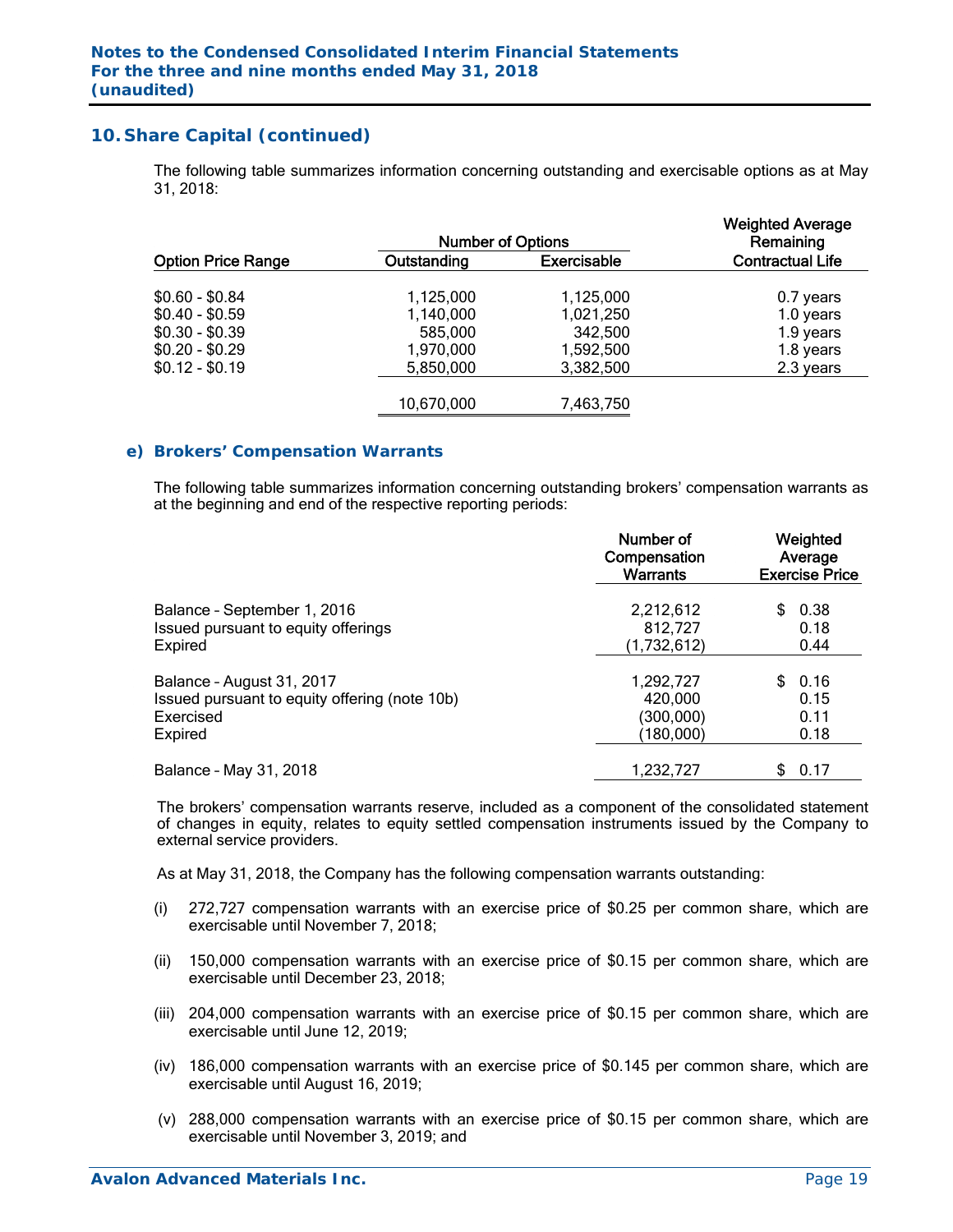(vi) 132,000 compensation warrants with an exercise price of \$0.15 per common share, which are exercisable until December 22, 2019.

### **11. Corporate and Administrative Expenses**

 Corporate and administrative expenses for the three and nine months ended May 31, 2018 and May 31, 2017 consist of the following:

|                                      | <b>Three Months Ended</b> |                 |    | <b>Nine Months Ended</b> |   |                 |   |                 |
|--------------------------------------|---------------------------|-----------------|----|--------------------------|---|-----------------|---|-----------------|
|                                      |                           | May 31,<br>2018 |    | May 31,<br>2017          |   | May 31,<br>2018 |   | May 31,<br>2017 |
| Salaries and benefits <sup>(1)</sup> | \$                        | 386,475         | \$ | 426,413                  | S | 1,067,160       | S | 1,120,483       |
| Directors' fees                      |                           | 18,750          |    | 20,481                   |   | 60,100          |   | 62,942          |
| Consulting and professional fees     |                           | 106,280         |    | 75,900                   |   | 278,387         |   | 303,708         |
| Office, insurance and other expenses |                           | 86,635          |    | 98,422                   |   | 215,952         |   | 259,623         |
| Occupancy                            |                           | 79,599          |    | 76,474                   |   | 237,996         |   | 231,068         |
| Shareholders' communications and     |                           |                 |    |                          |   |                 |   |                 |
| filing fees                          |                           | 19,716          |    | 18,644                   |   | 140,371         |   | 131,725         |
| Travel and related costs             |                           | 35,648          |    | 51,971                   |   | 76,634          |   | 99,245          |
|                                      | \$                        | 733,103         | \$ | 768,305                  | S | 2,076,600       | £ | 2,208,794       |

(1) These figures do not include stock based compensation. Employees' salaries, benefits including stock based compensation expensed for the Quarter and for the Period totaled \$404,804 (2017 – \$456,996) and \$1,129,218 (2017 – \$1,283,860), respectively.

### **12. Related Party Disclosures**

Balances and transactions between the Company and its subsidiaries have been eliminated on consolidation and are not disclosed in this note. Details of the transactions between the Company and other related parties are disclosed below:

#### a) Trading transactions

There have been no material trading transactions with related parties during each of the three and nine month periods ended May 31, 2018 and 2017, other than the participation by certain related parties in the November 2017 Private Placement, whereby Donald Bubar, Director, President and CEO, Mark Wiseman, Vice President Sustainability, Patricia Mohr, Director subscribed for 200,000, 55,000 and 50,000 flow-through shares at \$0.145 per share, respectively.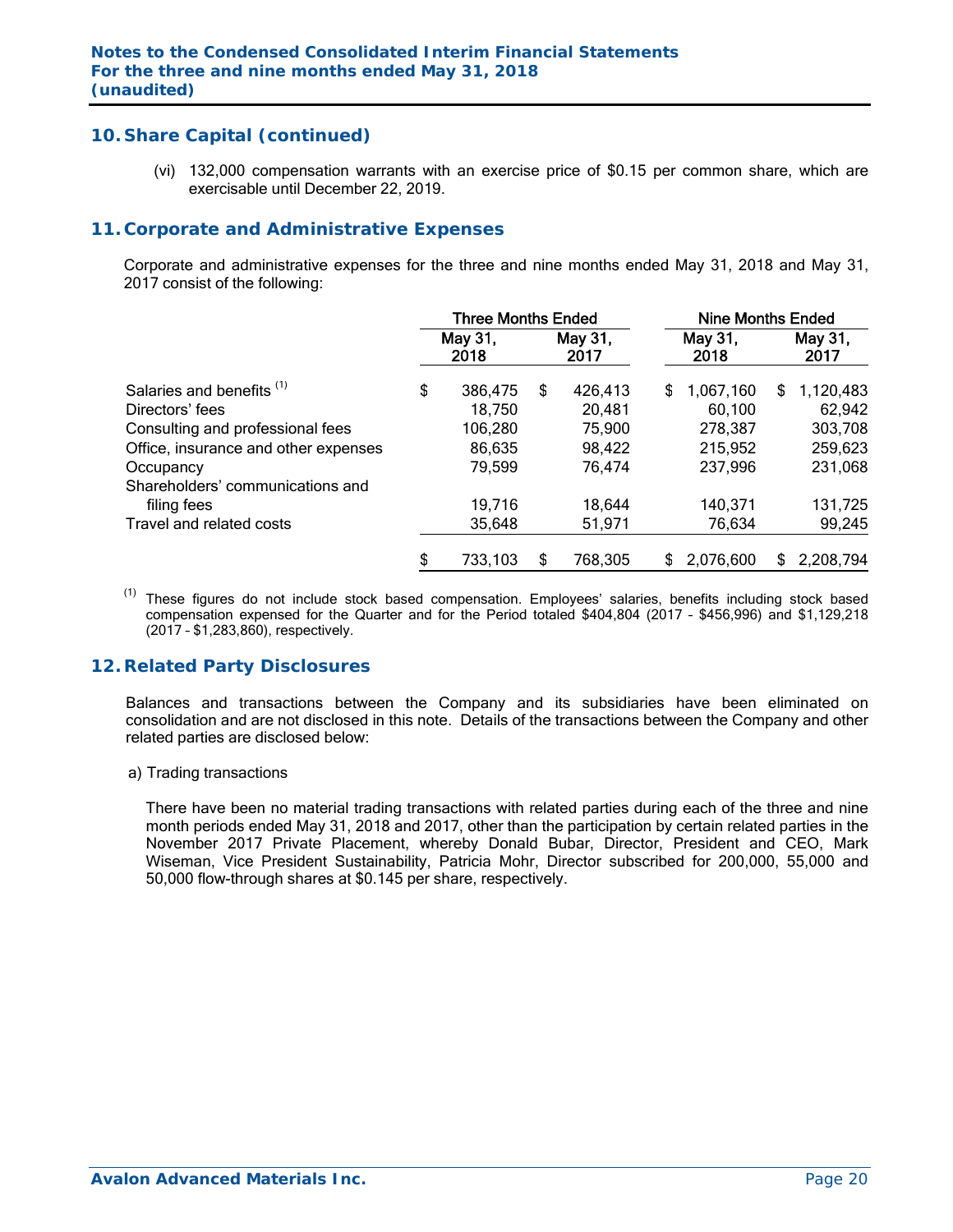# **12. Related Party Disclosures (continued)**

b) Compensation of key management personnel

The remuneration of directors and other members of the Company's senior management team during each of the three and nine months ended May 31, 2018 and May 31, 2017 are as follows:

|                                                                                                     | <b>Three Months Ended</b> |  | <b>Nine Months Ended</b> |                     |  |                      |
|-----------------------------------------------------------------------------------------------------|---------------------------|--|--------------------------|---------------------|--|----------------------|
|                                                                                                     | May 31,<br>2018           |  | May 31,<br>2017          | May 31,<br>2018     |  | May 31,<br>2017      |
| Salaries, benefits and directors' fees <sup>(1)</sup> \$<br>Share based compensation <sup>(2)</sup> | 462,371<br>28,553         |  | 462,615<br>42,029        | 1,274,004<br>95,086 |  | 1,305,777<br>247,477 |
|                                                                                                     | 490,924                   |  | 504.644                  | 1.369.090           |  | 1,553,254            |

- Salaries and benefits of key management personnel capitalized to exploration and evaluation assets and PPE for the Quarter and for the Period totaled \$144,450 (2017 – \$138,648) and \$412,583 (2017 - \$428,391), respectively.
- $(2)$  Fair value of stock options earned and recognized as share based compensation during the respective reporting period.

### **13. Financial Instruments**

IFRS 7 establishes a fair value hierarchy that reflects the significance of inputs used in making fair value measurements as follows:

- Level 1 guoted prices in active markets for identical assets or liabilities;
- Level 2 inputs other than quoted prices included in Level 1 that are observable for the asset or liability, either directly (i.e. as prices) or indirectly (i.e. from derived prices); and
- Level 3 inputs for the asset or liability that are not based upon observable market data.

Assets are classified in their entirety based on the lowest level of input that is significant to the fair value measurement. The fair values of the Company's warrants denominated in a currency that is not the functional currency of the Company and the A1 and B1 Warrants are based on Level 2 inputs that are observable for the liability such as interest rate, dividend yield and historical volatility. The fair values of the Company's A1 and B1 Preferred Shares are based on Level 3 inputs, including applicable redemption amounts and redemption premiums. The Company has the right to redeem the A1 and B1 Preferred Shares at any time and therefore the fair value of the A1 and B1 Preferred Shares is the amount the Company has to pay to redeem the A1 and B1 Preferred Shares, which is the redemption amount as specified in the purchase agreements plus 5% redemption premium.

#### *Fair Values*

Except as disclosed elsewhere in these condensed consolidated interim financial statements, the carrying amounts for the Company's financial instruments approximate their fair values because of the short-term nature of these items.

The Company's risk exposures and the impact on the Company's financial instruments are summarized below: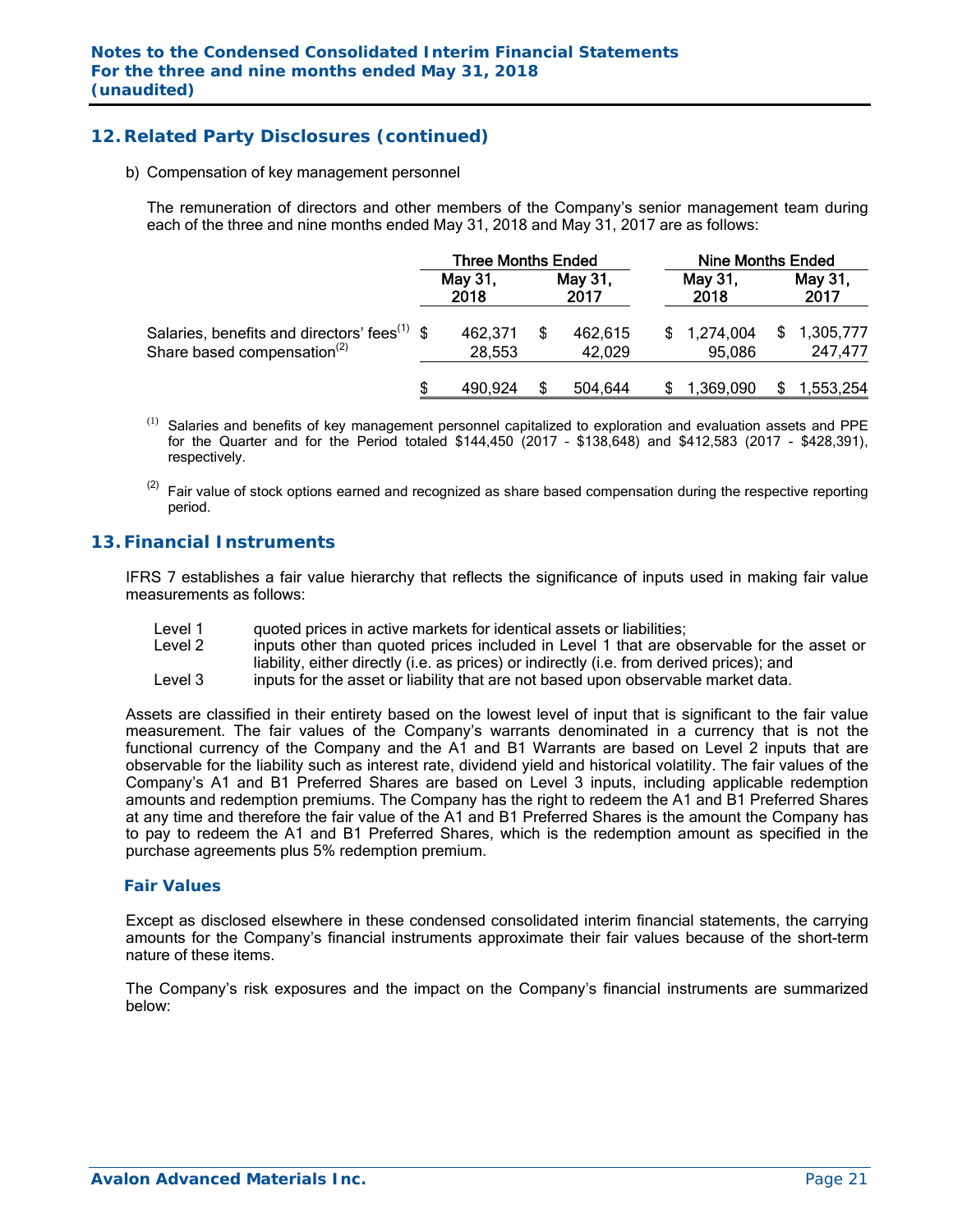# **13. Financial Instruments (continued)**

#### *Credit risk*

The Company is not exposed to any significant credit risk as at May 31, 2018. The Company's cash and cash equivalents are either on deposit with two major Canadian chartered banking groups in Canada or invested in bankers' acceptance notes or guaranteed investment certificates issued by two major Canadian Chartered banking groups. The Company's receivables primarily consist of Goods and Services Tax/Harmonized Sales Tax receivable, government grants and refundable security deposits with various federal and provincial governments and are therefore not subject to significant credit risk.

#### *Liquidity risk*

Liquidity risk is the risk that an entity will not be able to meet its financial obligations as they come due. The Company has in place a planning and budgeting process to assist in determining the funds that are required to support the Company's normal operating requirements on an on-going basis and its plans for exploration and development expenditures. The Company ensures that there are sufficient funds to meet its short-term requirements, taking into account its anticipated cash flows from operations and its holdings of cash and cash equivalents.

As at May 31, 2018, the Company has current assets of \$559,492 and current liabilities of \$835,110. As disclosed in Note 8, the holder of the A1 and B1 Preferred Shares is entitled to demand repayment of the applicable redemption value per share in cash (which totaled \$3,026,250 as at May 31, 2018) upon the occurrence of certain Redemption Events. Excluding the deferred flow-through share premium of \$18,095, the Company's adjusted working capital deficit as at May 31, 2018 was \$257,523, (calculated by adding back the deferred flow-through share premium of \$18,095 to the working capital deficit of \$275,618). As the de-recognition of the deferred flow-through share premium will not require the future out flow of resources by the Company, it is management's belief that the adjusted working capital figure provides useful information in assessing the Company's liquidity risk.

Repayments due by period as of May 31, 2018:

|                                                                            | <b>Within</b><br>1 Year | 1-3<br>Years | $4 - 5$<br>Years | Total              |
|----------------------------------------------------------------------------|-------------------------|--------------|------------------|--------------------|
| Accounts payable and accrued liabilities \$<br>Operating lease obligations | 817,015<br>318,395      | 185,730      | -                | 817,015<br>504,125 |
|                                                                            | 1,135,410               | 185,730      |                  | 1,321,140          |

#### *Market risk*

(i) Interest rate risk

 The Company has cash and cash equivalents balances and it has no interest-bearing debt. The Company's current policy is to invest its excess cash in highly liquid money market investments such as bankers' acceptance notes, treasury bills and GICs. These short term money market investments are subject to interest rate fluctuations.

(ii) Foreign currency risk

 The Company's functional currency is the Canadian dollar. The majority of the Company's purchases are transacted in Canadian dollars. Other than the US\$ Warrants as disclosed in Note 9, the Company had no other significant financial assets or financial liabilities denominated in foreign currencies as at May 31, 2018.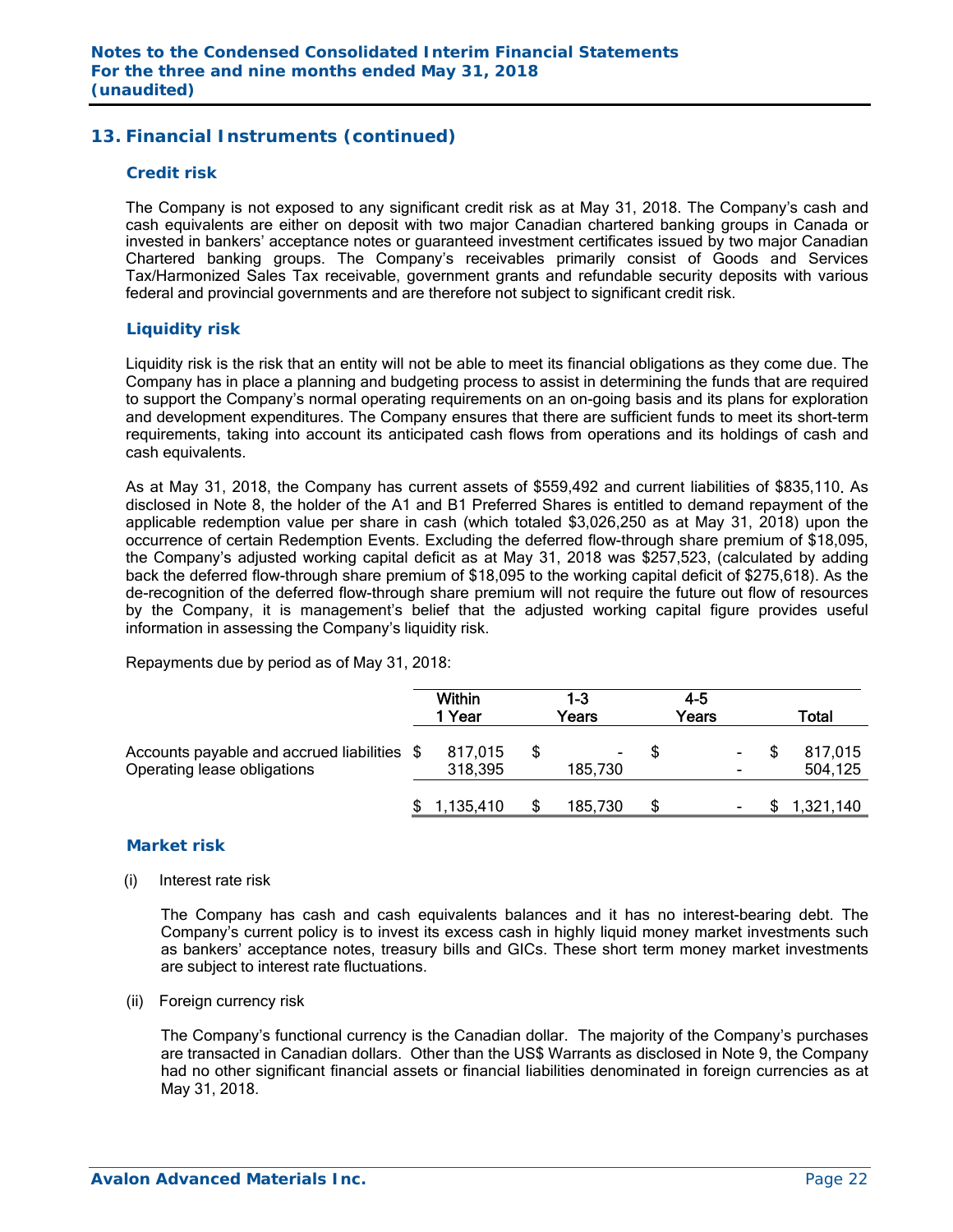# **13. Financial Instruments (continued)**

(iii) Price risk

 The prices of metals and minerals fluctuate widely and are affected by many factors outside of the Company's control. The prices of metals and minerals and future expectation of such prices have a significant impact on the market sentiment for investment in mining and mineral exploration companies. This in turn may impact the Company's ability to raise equity financing for its long term working capital requirements.

#### *Sensitivity analysis*

 Considering the Company's budget expenditures for the balance of fiscal 2018 and its current cash and cash equivalents of \$327,191, with other variables held constant, sensitivity to a plus or minus 25 basis points change in interest rates would not have any significant effect on the Company's net loss for the balance of fiscal 2018.

Other than the US\$ Warrants as disclosed in Note 9, the Company had no other significant financial assets or financial liabilities denominated in foreign currencies as at May 31, 2018 and its anticipated on-going expenditures to be transacted in US dollars for the next three month period is approximately US\$35,000. If the Canadian dollar weakens (or strengthens) 5% against the US dollar with other variables held constant, it would not have any significant effect on the Company's expenditures for the balance of fiscal 2018.

# **14. Supplemental Cash Flow Information**

Non-cash financing and investing transactions not reflected in the Condensed Consolidated Interim Statements of Cash Flows for the three and nine months ended May 31, 2018 and 2017 are as follows:

|                                                                                                                                   |                 | <b>Three Months Ended</b> | <b>Nine Months Ended</b> |                 |  |  |
|-----------------------------------------------------------------------------------------------------------------------------------|-----------------|---------------------------|--------------------------|-----------------|--|--|
|                                                                                                                                   | May 31,<br>2018 | May 31,<br>2017           | May 31,<br>2018          | May 31,<br>2017 |  |  |
| Share based compensation capitalized as<br>property, plant and equipment (note 10d) \$<br>Share based compensation capitalized as | $1,107$ \$      | 309 <sup>5</sup>          | $1,289$ \$               | 2,820           |  |  |
| exploration and evaluation assets<br>(note 10d)                                                                                   | 6,399           | 9,577                     | 20,017                   | 57,340          |  |  |
| Depreciation expense capitalized as<br>property, plant and equipment<br>Depreciation expense capitalized as                       | 9,376           | 11,479                    | 28,125                   | 34,434          |  |  |
| exploration and evaluation assets<br>Common shares issued for exploration                                                         | 1,629           | 2,293                     | 5,325                    | 5,884           |  |  |
| and evaluation assets (note 5a)                                                                                                   |                 | 92,500                    |                          | 92,500          |  |  |
| \$                                                                                                                                | 18,511 \$       | 116,158 \$                | 54,756                   | 192,978<br>- \$ |  |  |

# **15. Events After the Reporting Period**

Subsequent to the Period, the Company:

- a) granted an aggregate of 965,000 stock options with a weighted average exercise price of \$0.11 per share to certain employees and consultants of the Company. The weighted average contract life of these options at issuance was 3.2 years;
- b) issued a total of 2,776,134 common shares pursuant to the conversion of 25 A1 Preferred Shares and 15 B1 Preferred Shares;